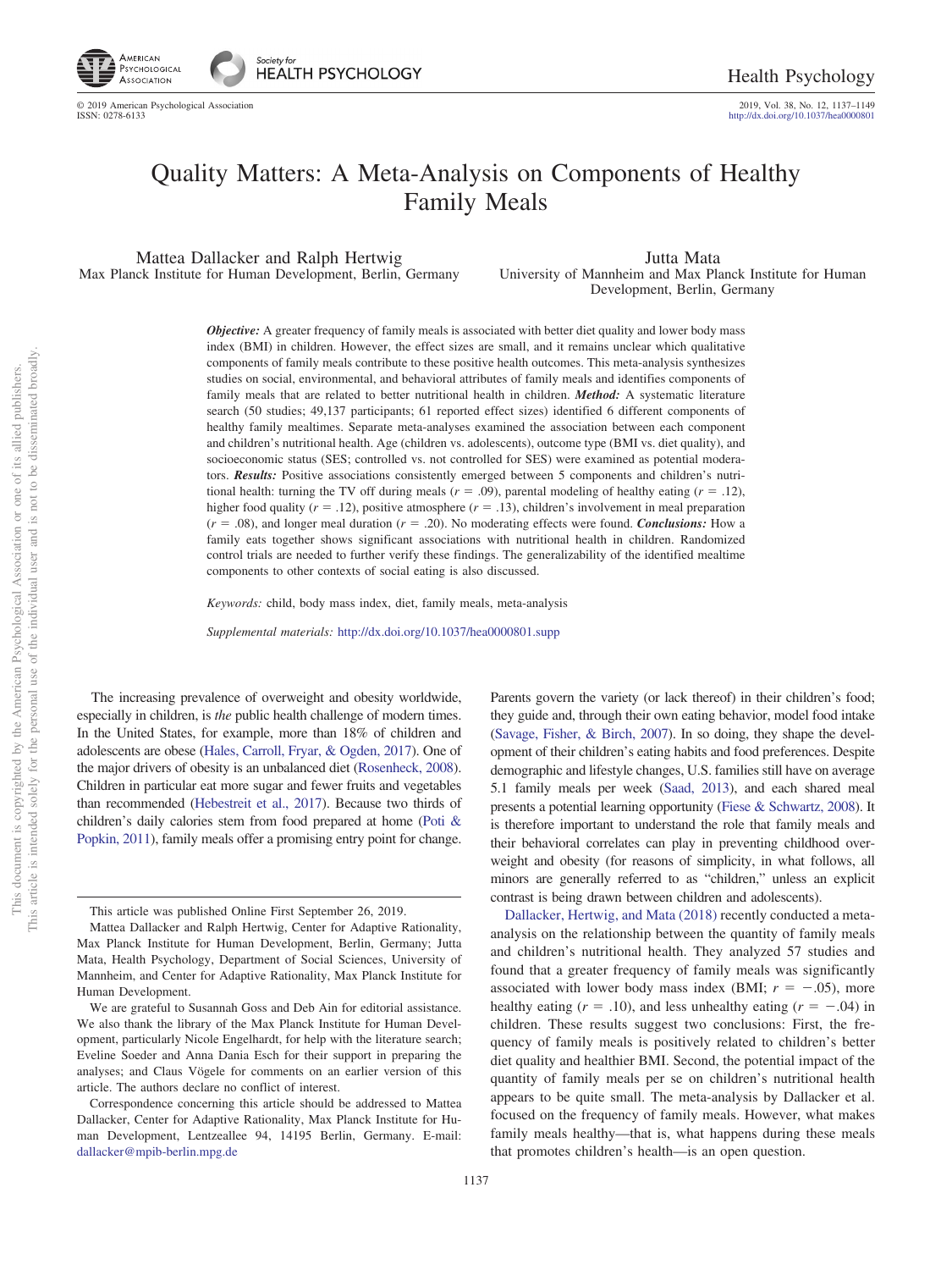Family systems theory [\(Cox & Paley, 1997\)](#page-10-2) suggests that family functioning, including family cohesion as well as supportive and warm family interactions, are key factors in promoting health behavior in children [\(Kitzman-Ulrich et al., 2010\)](#page-11-2). Meaningful rituals such as family meals may therefore play an important role in family functioning, because they have the potential to provide structure and a supportive emotional climate [\(Spagnola & Fiese,](#page-12-4) [2007\)](#page-12-4). Thus, spending time with family members provides an opportunity for both positive and negative interactions. Thus, the quality of how families eat together might play an even more important role than does the mere quantity of family meals. In their review, [Kitzman-Ulrich et al. \(2010\)](#page-11-2) found that a positive family system can promote healthy eating through role modeling and providing social support, healthy foods, and a positive climate for health behavior change. Furthermore, a number of recent studies have investigated how various components of family meals relate to children's nutritional health; for instance, when families enjoy eating together, children are less likely to be overweight (e.g., [Berge et al., 2014\)](#page-9-0). Yet findings on the effects of specific family meal components are mixed. Some studies have found that children's nutritional health is better when the TV is turned off during family meals (e.g., [Roos et al., 2014\)](#page-12-5); others have found no such effect (e.g., [van Zutphen, Bell, Kremer, & Swinburn, 2007\)](#page-12-6). Or consider the prominent hypothesis that longer meal duration increases the amount of food eaten [\(de Castro, 1994\)](#page-10-3). Contrary to this hypothesis, children who spend less time at the dinner table are more likely to be overweight [\(Jacobs & Fiese, 2007\)](#page-11-3).

Further complicating matters, reviews of the effects of various family meal components have lacked quantitative stringency. Specifically, narrative reviews of the literature (e.g., [Fulkerson, Lar](#page-10-4)[son, Horning, & Neumark-Sztainer, 2014;](#page-10-4) [Martin-Biggers et al.,](#page-11-4) [2014\)](#page-11-4) have suggested that different mealtime components may be beneficial for children's nutritional health, but the reviews were not systematic, nor did they quantify effect sizes or focus explicitly on family meals (e.g., [Pearson, Biddle, & Gorely, 2009\)](#page-11-5). The current meta-analysis is therefore an important next step toward understanding how and how strongly the quality of a family meal—that is, its specific components—relates to children's nutritional health.

The goal of this meta-analysis was to identify components of family meals that are potentially beneficial for children's nutritional health. These components were defined as social, environmental, and behavioral attributes of family meals, including food quality, that have the potential to influence two outcomes: to facilitate a healthy body weight and to boost children's diet quality. The strength of the relationship between a mealtime component and children's nutritional health may depend on the type of outcome. For instance, body mass index (BMI) is influenced not only by eating and related factors but also by physical activity [\(Hruby et al., 2016\)](#page-11-6); stronger effects were therefore expected for diet quality than for BMI. Characteristics of the study population such as age and socioeconomic status may also influence the effect of a mealtime component. Adolescents' eating behavior is more strongly influenced by peers, school, media, or cultural norms than is that of younger children [\(Story, Neumark-Sztainer, & French,](#page-12-7) [2002\)](#page-12-7). Thus, the influence of family meals may decrease as children get older. Lower socioeconomic status (SES) has been linked to poorer diet and a higher risk of overweight [\(Appelhans et al.,](#page-9-1) [2012;](#page-9-1) [Morgenstern, Sargent, & Hanewinkel, 2009\)](#page-11-7). Families with

a lower socioeconomic status also report more family chaos and less frequent family meals. Consequently, the potential positive effect of a mealtime component may be lower in families with a lower SES.

Three research questions were addressed: (a) What are frequently investigated family mealtime components in observational studies that assessed the relationship between one (or more) components and nutritional health in children? (b) How strong is the relationship between the identified mealtime components and children's nutritional health? and (c) Do age of the target population (children vs. adolescents), outcome type (BMI vs. diet quality), and SES (controlled vs. not controlled for SES) moderate the association between different mealtime components and children's nutritional health?

# **Method**

This meta-analysis complies with the Preferred Reporting Items for Systematic Reviews and Meta-Analyses (PRISMA; [Moher, Liberati, Tetzlaff, Altman, & The PRISMA Group,](#page-11-8) [2009\)](#page-11-8). The PRISMA checklist is available in the [online sup](http://dx.doi.org/10.1037/hea0000801.supp)[plemental materials.](http://dx.doi.org/10.1037/hea0000801.supp)

#### **Search Strategy**

The search strategy was developed by the authors and reviewed by an independent research librarian who specialized in systematic literature search in the social sciences. This resulted in a three-step search strategy. First, a systematic literature search was conducted using search terms in the following databases:

Web of Science: ("family meal" OR "mealtime"" OR "shared meal" OR "dinner") AND ("BMI" OR "body mass index" OR "overweight" OR "obesity" OR "food intake" OR "eat"" OR "diet" OR "nutrition" [Refined by topic "child"" OR "adolescent"" OR "young adults"]),

PubMed (Medical Subject Headings [MeSH]): (("Diet" OR "feeding behavior") AND "family" [Filter: "preschool child," "child," "adolescent"]), and

PsycINFO: ("body mass index" OR "body weight" OR "obesity" OR "overweight" OR "diets" OR "eating behavior" OR "food" OR "food preferences" OR "nutrition") AND ("mealtimes" [Thesaurus] OR "meal"<sup>\*\*</sup> OR "dinner" OR "lunch").

The exact search terms differed between databases depending on whether free or controlled vocabulary was used (i.e., MeSH terms in Pubmed; Thesaurus in PsycINFO). There was no restriction on the year of publication. Unpublished studies (e.g., dissertations, conference abstracts) written in English or German were also included in the analysis. Second, forward searches were performed on relevant studies found in the literature search, with Web of Science being used to identify later articles that cited them. Third, backward searches were performed on literature reviews; that is, their reference lists were reviewed. Throughout, the key terms used were selected to cast a wide net and identify studies that did not necessarily include mealtime components in their title or abstract. This procedure is likely to have increased the probability of including studies with nonsignificant results.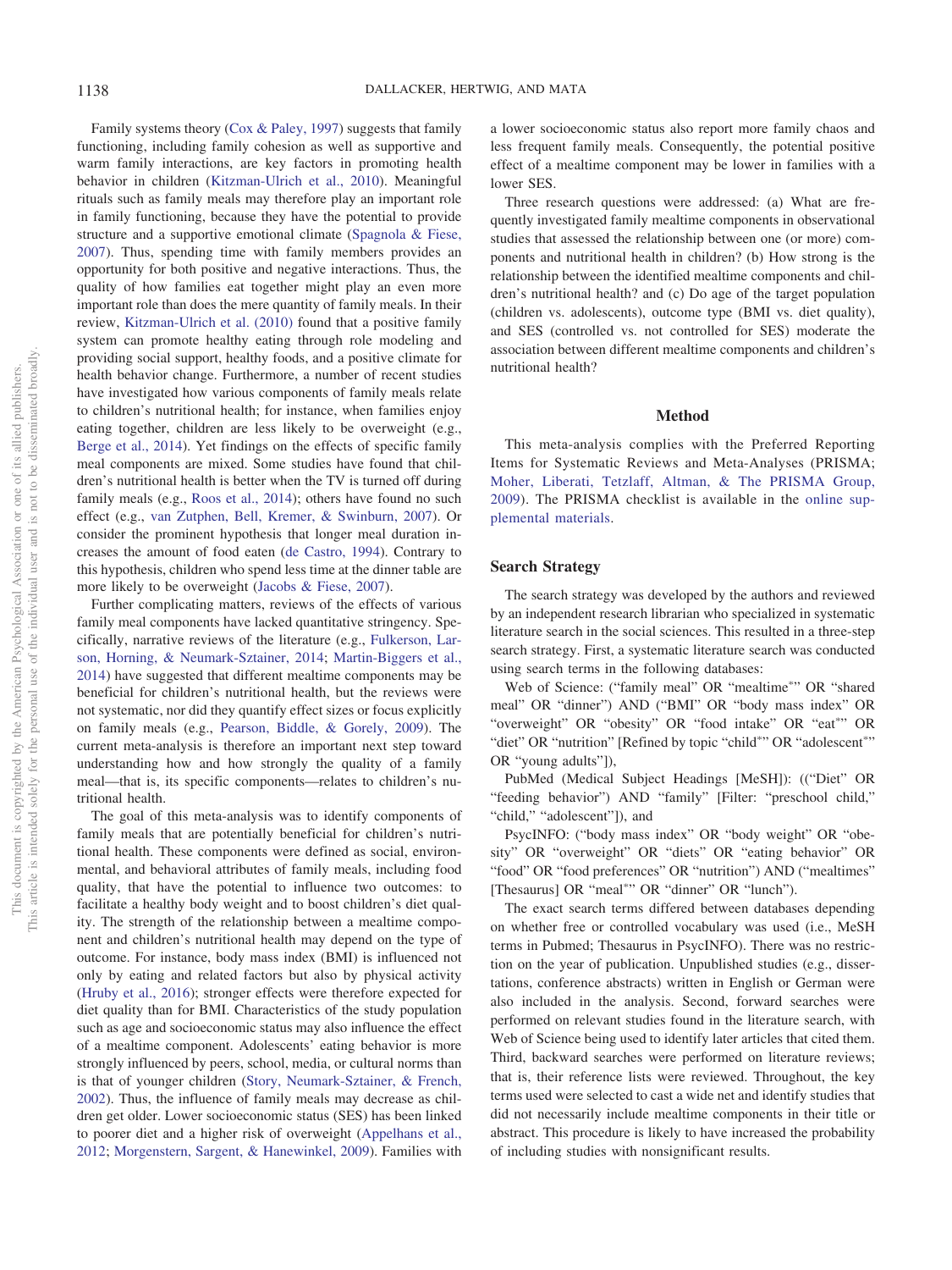#### COMPONENTS OF HEALTHY FAMILY MEALS 1139

# **Screening for Eligibility**

Studies had to meet three criteria to be included. They had to (a) examine at least one component of the family mealtime, (b) include one indicator of nutritional health that was child- or adolescent-focused, and (c) report one bivariate statistical association between the relevant component and indicators of nutritional health. Studies were excluded if they focused on a specific population that had feeding problems or required a special diet (e.g., children with diabetes). Manifestly irrelevant studies (e.g., focusing on animals, older adults, or eating disorders) were excluded. For all other studies, the full text was screened to determine eligibility. [Figure 1](#page-3-0) shows a PRISMA flow diagram (cf. [Moher et](#page-11-8) [al., 2009\)](#page-11-8) of the screening process. To establish interrater reliability, the first author and a trained research assistant screened approximately 30% of the articles against the criteria just discussed. Because the agreement rate [\(Cooper, Hedges, & Valentine, 2009\)](#page-10-5) was very high (90%–95%), the remaining 70% of articles were processed independently by one rater. Any screening issues were discussed and resolved with the second and third authors.

#### **Categorization of Components**

There is no objective criterion defining the number of studies needed to conduct a meta-analysis. We used the threshold of five or more studies for random-effects meta-analyses as suggested by [Jackson and Turner \(2017\).](#page-11-9) Mealtime practices that represent a summary score of more than one component (e.g., "negative") mealtime practices," composed of watching TV, eating fast food, and leaving the table during meals; [McCurdy, Gorman, Kisler, &](#page-11-10) [Metallinos-Katsaras, 2014\)](#page-11-10) were not included in this metaanalysis, because they do not allow for estimating the effect of a specific mealtime component.

#### **Coding of Studies**

Studies were coded on the following dimensions according to established guidelines [\(Card, 2011\)](#page-10-6):

- Sample characteristics: demographic features (ethnic composition, age), sample size;
- Measurement characteristics: source of information (child, parent report, observer) and type and description of measure used (nutritional health and component);
- Design characteristics: cross-sectional versus longitudinal;
- Source characteristics: author, year of study, publication type; and
- Study quality: study design, convenience sampling, specific subpopulation, reliability and validity of relevant measures, response rate (participation rate at least 50%), and pilot testing of survey instruments.

An adapted version of the data extraction form developed and tested within a meta-analysis on family meal frequency [\(Dallacker](#page-10-1) [et al., 2018\)](#page-10-1) was used. Data were extracted by the first author, and each data point was independently checked by a trained research assistant. Disagreements were resolved by discussion with the second and third authors.

#### **Outcome: Nutritional Health**

This meta-analysis focuses on two outcomes that are frequently investigated by studies on family meals: BMI and diet quality. BMI is

an indirect measure of body fat and obesity, both of which are linked to serious health conditions such as diabetes. It is influenced by not only what but also how a person eats (e.g., speed of eating, food quantity; [J. O. Hill, Wyatt, & Peters, 2012;](#page-11-11) [Nagahama et al., 2014\)](#page-11-12), thereby providing information that is complementary to diet quality, the average consumption of foods that are related to obesity. It is important to note that BMI does not distinguish between fat and muscle mass [\(Rothman, 2008\)](#page-12-8). Further, BMI is just one of several risk factors for chronic degenerative diseases, and its effects can be offset by lifestyle factors (e.g., [Bombak, 2014\)](#page-10-7). Therefore, the current metaanalysis also included studies that assessed diet quality. This includes healthy/nutrient-dense foods (e.g., fruits, vegetables), unhealthy/ energy-dense foods (e.g., soda, sweet and salty snacks), and summary scores of healthy and/or unhealthy foods (e.g., the Healthy Eating Index). Like BMI, diet quality is an important predictor of health. Better diet quality can protect against heart disease and other chronic diseases [\(Aune et al., 2017\)](#page-9-2). BMI and diet quality are both health-related variables that can be influenced through nutrition-related behavior during family meals. Consequently, effect sizes are reported both separately for BMI and diet quality and combined into one factor: nutritional health.

#### **Effect Size**

The correlation coefficient *r* was chosen as an effect size of the associations between component of family mealtime and nutritional health for several reasons: Many of the studies reported *r* values; they can be computed from a wide range of statistics, most measures were continuous (or artificially dichotomized), and *r* is easily interpretable. The results were coded such that a positive *r* indicates that a component is positively associated with better nutritional health. To be consistent for all variables, the direction of the *r* value was reversed for BMI and unhealthy/energy dense foods or if negative mealtime components were analyzed (e.g., watching TV instead of TV off). If available, unadjusted *r* values were used. If *r* values were not available but standardized beta values were, those were used [\(Becker & Wu, 2007;](#page-9-3) [Peterson &](#page-12-9) [Brown, 2005\)](#page-12-9). Other statistics, such as *t* test or odds ratios, were converted into *r* values [\(Borenstein, Hedges, Higgins, & Rothstein,](#page-10-8) [2009;](#page-10-8) [Card, 2011\)](#page-10-6). If a study did not report sufficient statistics to calculate an *r* value, the authors were contacted up to two times. Seven of the 15 authors contacted responded.

## **Artifact Corrections**

Dichotomizing a continuous variable attenuates its association with other variables [\(Card, 2011\)](#page-10-6). Because some of the primary studies included may be affected by this artifact, *r* was corrected whenever continuous variables were dichotomized (e.g., when BMI was measured but the analysis was based on the BMI categories "normal" vs. "overweight"; for details, see [Hunter & Schmidt,](#page-11-13) [2004,](#page-11-13) p. 36).

# **Data Synthesis: Estimating Overall Effect Sizes for Mealtime Components**

A separate meta-analysis was conducted for each component identified. Furthermore, *r* values were transformed using variancestabilizing Fisher's *z* transformation [\(Borenstein et al., 2009\)](#page-10-8), and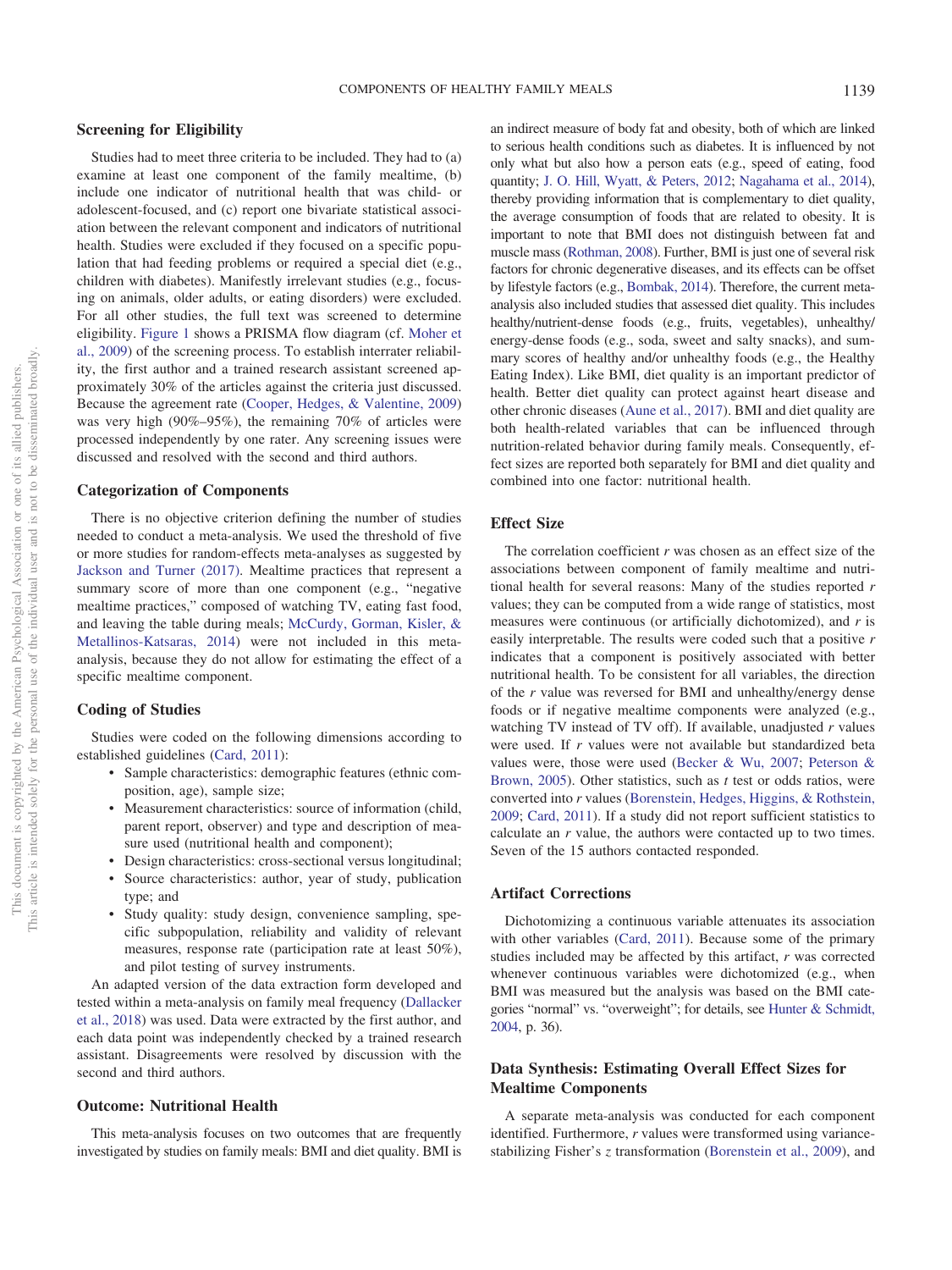

<span id="page-3-0"></span>*Figure 1.* PRISMA flow diagram documenting how articles were identified for the meta-analysis. *n* indicates the number of studies. "Some of the studies included in the meta-analysis reported more than one mealtime component:  $n = 41$  examined one component,  $n = 5$  examined two, and  $n = 3$  examined three; accordingly the number of studies included  $(n = 50)$  is not equal to the sum of the studies addressing each mealtime component.

all analyses used the *r*- to *z*-transformed values. For forest plots and tables, pooled effect sizes were back-transformed to *r* values.

A random-effects-size approach was used to calculate a pooled effect size with 95% confidence intervals (CIs). Random-effects models do not assume a single effect size but a distribution of population effect sizes; consequently, they consider systematic

variance between studies [\(Borenstein et al., 2009\)](#page-10-8). Random-effects models were used because the primary studies differed in how they examined specific components and nutritional health (see the Results section). For each component, a pooled effect size was calculated for BMI, for diet quality, and for nutritional health (i.e., for BMI and diet quality combined).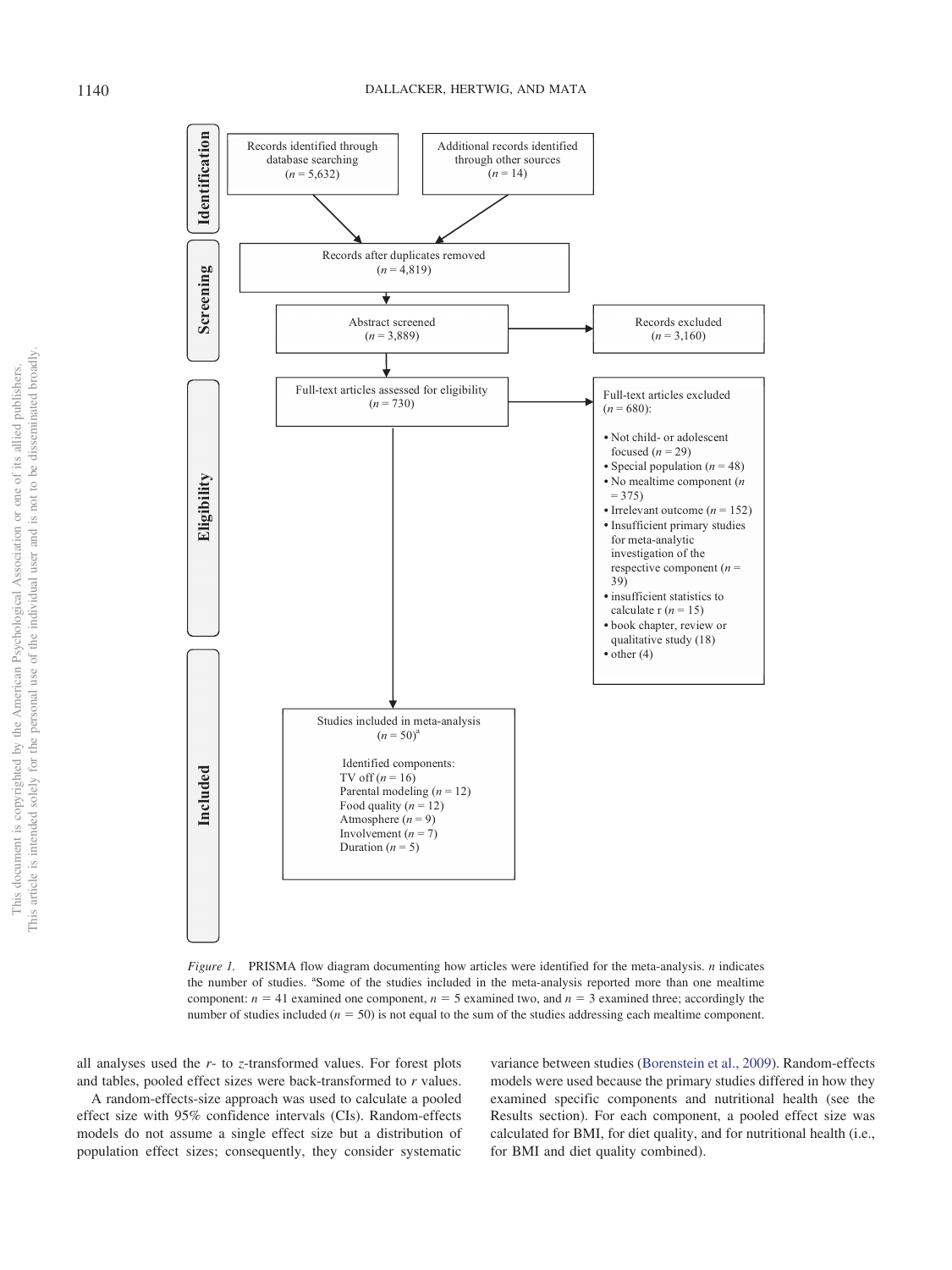#### **Heterogeneity**

*Q* tests were calculated to assess the null hypothesis of homogeneity among effect sizes within one mealtime component. A nonsignificant *Q* test indicates that between-studies variance stems from random rather than systematic differences. Heterogeneity was quantified with  $I^2$  statistics indicating the degree of systematic variance between studies [\(Huedo-Medina, Sánchez-Meca, Marín-](#page-11-14)[Martínez, & Botella, 2006\)](#page-11-14): An  $I^2$  value of 0 means that betweenstudies variance results from random error; values above 0 indicate the proportion of systematic between-studies variance.

#### **Moderator Analyses**

Moderator analyses were conducted to identify conditions under which components have particularly strong effects and to shed light on sources of heterogeneity. Outcome type (BMI vs. diet quality), age of the target population (children vs. adolescents), and SES (controlled vs. not controlled for SES) were examined as potential moderators. Moderator analyses were conducted for only components investigated in more than 10 studies [\(Borenstein et al., 2009\)](#page-10-8).

# **Study Quality**

Methodological quality was assessed using the following criteria adapted from [Card \(2011\)](#page-10-6) and [Agarwald, Guyatt, and Busse](#page-9-4) [\(2019\):](#page-9-4) study design (cross-sectional or longitudinal), convenience sampling, specific subpopulation, reliability and validity of relevant measures, response rate (participation rate at least 50%), and pilot testing of survey instruments. See [Table S3](http://dx.doi.org/10.1037/hea0000801.supp) in the online supplemental materials for more details. Primary studies were coded by two independent raters. The moderating effect of the quality sum score was examined for mealtime components featured in 10 or more studies.

# **Publication Bias**

Funnel plots were used to investigate the possibility that studies finding nonsignificant results were less likely to be published. Funnel plots are scatterplots of effect sizes in primary studies and their standard errors; asymmetric funnel plots may indicate publication bias [\(Light, Singer, & Willet, 1994\)](#page-11-15). Egger's linear regression method was used to test for funnel plot asymmetry. Additionally, the "trim and fill" method was applied to impute suspected missing studies until the studies were symmetrically distributed around the pooled effect size; an adjusted effect size was then computed [\(Duval & Tweedie, 2000\)](#page-10-9).

# **Multiple Effect Sizes From Single Studies**

Some of the studies reported data from two or more independent subgroups (e.g., girls and boys; low and high SES). In these cases, each subgroup was treated as a separate study, with a pooled effect size being computed for each. Some of the studies reported multiple results for the same sample (e.g., BMI and diet quality). Others shared the same sample but reported on different outcomes. In these cases, a pooled effect size was computed, taking the correlation among the outcomes into account [\(Borenstein et al.,](#page-10-8) [2009\)](#page-10-8). In cases where both outcome types (BMI and diet quality) were investigated as moderators, separate effect sizes were calcu-

#### **Results**

The keyword search yielded 4,819 potentially relevant articles. After screening, 50 studies were included in the meta-analysis (see [Figure 1\)](#page-3-0). [Table S1](http://dx.doi.org/10.1037/hea0000801.supp) in the online supplemental materials lists the excluded studies and the reasons for their exclusion. The 50 articles included in the meta-analysis are listed in the [online](http://dx.doi.org/10.1037/hea0000801.supp) [supplemental materials.](http://dx.doi.org/10.1037/hea0000801.supp)

#### **Components Identified**

Six mealtime components were examined in at least five studies and were thus included in the analysis; 61 relevant effect sizes were reported. Specifically, studies examining TV off  $(k = 16)$ asked participants how often they watched TV during shared meals. Studies assessing parental modeling  $(k = 12)$  asked whether parents' eating behavior provided a model for the quantity or quality of food consumed— either directly, by asking whether parents modeled healthy food intake at mealtimes (e.g., eating vegetables), or indirectly, by asking whether they ate the same food as did their children during family meals. Studies examining food quality  $(k = 12)$  asked how often the family ate vegetables, home-cooked meals, fast food takeouts, or at fast food restaurants. Studies examining atmosphere  $(k = 9)$  assessed the mood during shared meals—some using parental self-reports, others using expert ratings of videotaped family meals. Studies assessing children's involvement in meal preparation  $(k = 7)$  asked how involved a child was in preparing meals. Finally, studies investigating duration of meals  $(k = 5)$  assessed how long family meals lasted by measuring the average length of videotaped family meals or by asking whether mealtimes were rushed.

Feeding styles (i.e., parental strategies influencing the amount and type of food consumed by their children) are another important component identified in the literature. However, the studies differed substantially in how they defined and measured feeding styles. Given that most feeding styles include aspects outside the family meal (e.g., snacking behavior), they were not included in this meta-analysis.

#### **Study Characteristics**

Beyond mealtime components, the two other key concepts in the literature analysis were family meals and nutritional health. Some studies assessed main meals in general; others assessed dinner, lunch, or breakfast separately. Nutritional health was analyzed in terms of children's BMI or diet quality. BMI was assessed as either a continuous or a categorical (normal weight, overweight, obesity) measure. Diet quality was measured by food-frequency questionnaires assessing the intake of healthy and unhealthy foods either on a continuous scale (e.g., amount of fruits, vegetables, and fast food consumed per day) or as a categorical measure (e.g., whether a child eats five or more portions of fruits and vegetables per day).

In total, 50 studies with a total of  $49,137$  participants (range  $=$ 40 – 4,072) were analyzed. Of these, 41 studies examined one component, five studies examined two, and three studies examined three. [Table 1](#page-5-0) summarizes the characteristics of the studies included (for more details, see [Table S2](http://dx.doi.org/10.1037/hea0000801.supp) in the online supplemental materials).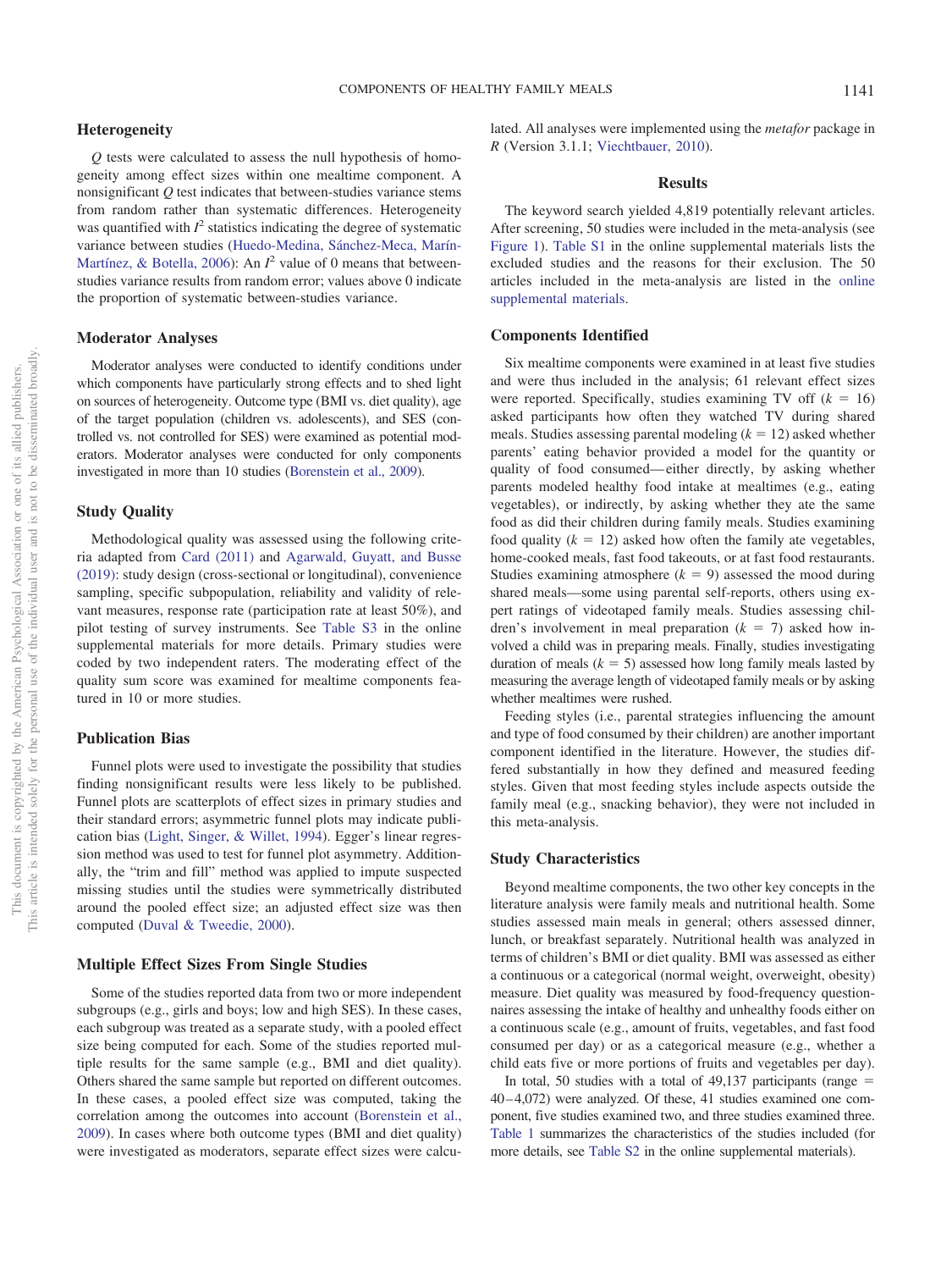<span id="page-5-0"></span>Table 1

*Characteristics of the Studies Included in the Meta-Analysis by Mealtime Component*

| Variable and category                 | TV $(k = 16)$  | $MO (k = 12)$  | QU $(k = 12)$    | AT $(k = 9)$     | IN $(k = 7)$     | DU $(k = 5)$   |
|---------------------------------------|----------------|----------------|------------------|------------------|------------------|----------------|
| Location                              |                |                |                  |                  |                  |                |
| United States, Canada                 | 9              | 7              | 10               | 5                | 3                | 4              |
| Europe <sup>a</sup>                   | $\overline{c}$ | 4              | $\boldsymbol{0}$ | $\overline{c}$   | $\overline{c}$   |                |
| Australia                             | $\overline{c}$ | 1              | $\mathfrak{2}$   | $\overline{c}$   | $\overline{2}$   | $\overline{0}$ |
| Middle and South America <sup>b</sup> | $\overline{c}$ | $\overline{0}$ | $\boldsymbol{0}$ | $\boldsymbol{0}$ | $\overline{0}$   | $\Omega$       |
| China                                 | 1              | $\Omega$       | $\overline{0}$   | $\mathbf{0}$     | $\theta$         | $\Omega$       |
| Period of study                       |                |                |                  |                  |                  |                |
| 2000-2009                             | 3              | $\mathbf{1}$   | 4                | $\mathbf{1}$     | 2                |                |
| 2010-2019                             | 13             | 11             | 8                | 9                | 4                |                |
| Study design                          |                |                |                  |                  |                  |                |
| Cross-sectional                       | 16             | 12             | 10               | 9                | 7                |                |
| Longitudinal                          | $\theta$       | $\mathbf{0}$   | 1                | $\boldsymbol{0}$ | $\overline{0}$   |                |
| Cross-sectional and longitudinal      | $\theta$       | $\overline{0}$ | 1                | $\mathbf{0}$     | $\Omega$         | $\Omega$       |
| Child age                             |                |                |                  |                  |                  |                |
| Children $(2-10$ years)               | 10             | 9              | 5                | 6                | 3                | 5              |
| Adolescents (11-18 years)             | 6              | 3              | 7                | 3                | 4                | $\Omega$       |
| Nutritional health outcome assessed   |                |                |                  |                  |                  |                |
| BMI                                   | 5              | 1              | 7                | 5                | $\boldsymbol{0}$ | 4              |
| Diet quality                          | 10             | 8              | $\overline{4}$   | 3                | 6                |                |
| BMI and diet quality                  | $\mathbf{1}$   | 3              | 1                | $\mathbf{1}$     | 1                | $\Omega$       |
| Definition of family meal             |                |                |                  |                  |                  |                |
| Meal (unspecified)                    | 9              | 9              | 7                | $\overline{4}$   | 4                |                |
| Dinner                                | 7              | 3              | 5                | $\overline{4}$   | 3                | 4              |
| Lunch                                 | $\theta$       | $\overline{0}$ | $\overline{0}$   | $\mathbf{1}$     | $\theta$         | $\Omega$       |
| Mealtime component assessed           |                |                |                  |                  |                  |                |
| Food quality                          |                |                |                  |                  |                  |                |
| Home-cooked meal                      |                |                | $\mathfrak{2}$   |                  |                  |                |
| Vegetables at meal                    |                |                | 3                |                  |                  |                |
| Fast food (takeout or in restaurant)  |                |                | $\overline{7}$   |                  |                  |                |
| Parental modeling                     |                |                |                  |                  |                  |                |
| Direct: model healthy eating          |                | 9              |                  |                  |                  |                |
| Indirect: no special meal for child   |                | 3              |                  |                  |                  |                |
| Atmosphere                            |                |                |                  |                  |                  |                |
| Expert rating of atmosphere           |                |                |                  | 5                |                  |                |
| Parent report of atmosphere           |                |                |                  | $\overline{4}$   |                  |                |
| Duration of meals                     |                |                |                  |                  |                  |                |
| Objective (minutes)                   |                |                |                  |                  |                  |                |
| Subjective (mealtimes are a rush)     |                |                |                  |                  |                  |                |
| Controlled for SES                    |                |                |                  |                  |                  |                |
| Yes                                   | 7              | 5              | 3                | $\mathbf{1}$     | 3                |                |
| N <sub>o</sub>                        | 9              | $\overline{7}$ | 9                | 8                | 4                | 4              |

*Note. k* represents the number of studies. TV = television off;  $MO =$  parental modeling;  $QU =$  food quality;  $AT =$  atmosphere;  $IN =$  children's involvement;  $DU =$  duration;  $BMI =$  body mass index;  $SES =$ 

<sup>a</sup> Netherlands, Norway, United Kingdom, Germany, Italy, Spain, Sweden, Scotland, Bulgaria. <sup>b</sup> Brazil, Puerto Rico.

# **Association Between Components of Family Meal and Children's Nutritional Health**

The following components were significantly associated with better nutritional health: turning the TV off  $(r = .09, 95\% \text{ CI}$  [.05, .13]), parental modeling of healthy eating habits ( $r = .12,95\%$  CI [.08, .16]), higher food quality  $(r = .12, 95\% \text{ CI}$  [.07, .17]), a positive mealtime atmosphere  $(r = .13, 95\% \text{ CI} [.06, .20])$ , involvement of children in meal preparation ( $r = .08, 95\%$  CI [.04, .13]), and longer meal duration  $(r = .20, 95\% \text{ CI} [.09, .29])$ . Heterogeneity was large (46%– 84%) and significant in all components. [Table 2](#page-6-0) summarizes statistical details of the metaanalyses, and [Figure 2](#page-7-0) shows corresponding forest plots.

#### **Publication Bias**

Funnel plots for TV off, parental modeling, and children's involvement were roughly symmetrical. The plots for food

quality, atmosphere, and meal duration were slightly skewed; however, the adjusted effect sizes were still significant when suspected missing studies were imputed. Therefore, there does not seem to be a serious threat of publication bias [\(Rothstein,](#page-12-11) [Sutton, & Borenstein, 2005\)](#page-12-11). Statistical details and corresponding funnel plots with trim and filled effect sizes can be found in [Figure S1](http://dx.doi.org/10.1037/hea0000801.supp) in the online supplemental materials.

# **Moderators**

For components assessed in more than 10 studies, age of the target population (children vs. adolescents), outcome type (BMI vs. diet quality), and SES (controlled vs. not controlled for SES) were tested as potential moderators. Although studies investigating children reported higher effect sizes than did studies investigating adolescents on the descriptive level, the age of the target population was not a significant moderator [\(Figure S2](http://dx.doi.org/10.1037/hea0000801.supp) in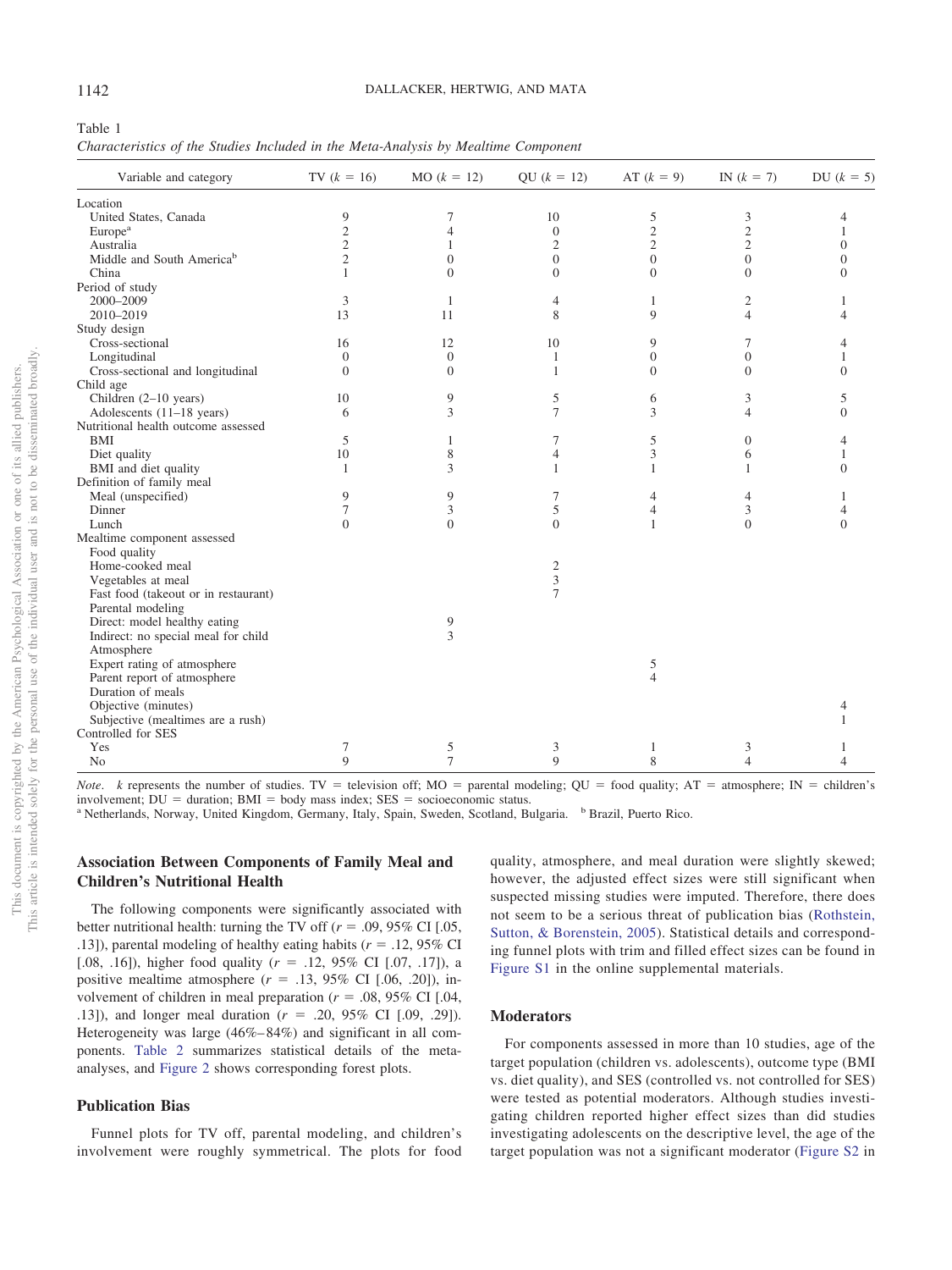| Mealtime component, moderator,<br>and subgroups | r   | $[95\% \text{ CI}]$ | QМ   | Overall effect size<br>$r$ [95% CI] | $I^2$ |
|-------------------------------------------------|-----|---------------------|------|-------------------------------------|-------|
| TV off $(k = 16)$                               |     |                     |      | $.09$ [ $.05, .13$ ]                | 68%   |
| Outcome                                         |     |                     |      |                                     |       |
| Diet quality                                    | .11 | [.07, .14]          | 2.85 |                                     |       |
| BMI                                             | .05 | $[-.01, .11]$       |      |                                     |       |
| Age                                             |     |                     |      |                                     |       |
| Children                                        | .10 | [.05, .15]          | .73  |                                     |       |
| Adolescents                                     | .07 | [.01, .13]          |      |                                     |       |
| <b>SES</b>                                      |     |                     |      |                                     |       |
| Controlled                                      | .09 | [.03, .15]          | .00  |                                     |       |
| Not controlled                                  | .09 | [.04, .14]          |      |                                     |       |
| Parental modeling $(k = 12)$                    |     |                     |      | $.12$ [.08, .16]                    | 68%   |
| Outcome                                         |     |                     |      |                                     |       |
| Diet quality                                    | .12 | [.08, .17]          | 1.31 |                                     |       |
| BMI                                             | .07 | $[-.01, .15]$       |      |                                     |       |
| Age                                             |     |                     |      |                                     |       |
| Children                                        | .13 | [.09, .17]          | 1.99 |                                     |       |
| Adolescents                                     | .07 | [.00, .14]          |      |                                     |       |
| <b>SES</b>                                      |     |                     |      |                                     |       |
| Controlled                                      | .10 | [.04, .17]          | .30  |                                     |       |
| Not controlled                                  | .13 | [.08, .18]          |      |                                     |       |
| Food quality $(k = 12)$                         |     |                     |      | $.12$ [.07, .17]                    | 82%   |
| Outcome                                         |     |                     |      |                                     |       |
| Diet quality                                    | .17 | [.08, .25]          | 2.00 |                                     |       |
| BMI                                             | .10 | [.04, .15]          |      |                                     |       |
| Age                                             |     |                     |      |                                     |       |
| Children                                        | .14 | [.05, .23]          | .20  |                                     |       |
| Adolescents                                     | .12 | [.05, .18]          |      |                                     |       |
| <b>SES</b>                                      |     |                     |      |                                     |       |
| Controlled                                      | .16 | [.06, .25]          | .62  |                                     |       |
| Not controlled                                  | .11 | [.05, .17]          |      |                                     |       |
| Atmosphere $(k = 9)$                            |     |                     |      | $.13$ [.06, .20]                    | 83%   |
| Outcome                                         |     |                     |      |                                     |       |
| Diet quality                                    | .09 | $[-.01, .18]$       |      |                                     |       |
| BMI                                             | .15 | [.04, .26]          |      |                                     |       |
| Age                                             |     |                     |      |                                     |       |
| Children                                        | .14 | [.05, .23]          |      |                                     |       |
| Adolescents                                     | .12 | [.00, .24]          |      |                                     |       |
| SES <sup>a</sup>                                |     |                     |      |                                     |       |
| Controlled                                      |     |                     |      |                                     |       |
| Not controlled                                  |     |                     |      |                                     |       |
| Children's involvement $(k = 7)$                |     |                     |      | $.08$ [ $.04$ , $.13$ ]             | 84%   |
| Outcome <sup>a</sup>                            |     |                     |      |                                     |       |
| Diet quality                                    |     |                     |      |                                     |       |
| BMI                                             |     |                     |      |                                     |       |
| Age                                             |     |                     |      |                                     |       |
| Children                                        | .07 | $[-.01, .15]$       |      |                                     |       |
| Adolescents                                     | .10 | [.03, .16]          |      |                                     |       |
| <b>SES</b>                                      |     |                     |      |                                     |       |
| Controlled                                      | .11 | [.04, .19]          |      |                                     |       |
| Not controlled                                  | .07 | [.01, .12]          |      |                                     |       |
|                                                 |     |                     |      |                                     |       |

<span id="page-6-0"></span>Table 2 *Meta-Analyses and Moderator Analyses With Subgroups*

*Note*. Results from mixed effects models. Moderator analyses were calculated for only mealtime building blocks examined in at least 10 studies. *r* is the correlation coefficient; *QM* is the *QM* test of moderators with *c* 1 degrees of freedom, where *c* is the number of categories in the moderator variable; *I* <sup>2</sup> is the heterogeneity index; and *k* is the number of samples.  $CI =$  confidence interval; BMI = body mass index;  $SES =$  socioeconomic status.

<sup>a</sup> Given the low number of studies per subgroup ( $k < 2$ ), pooled effect sizes were not calculated.

the online supplemental materials shows the distribution of effect sizes across all components separately for adolescents and children). In a similar way, studies assessing diet quality reported higher effect sizes than did studies assessing BMI for most components (see [Table 2](#page-6-0) and [Figures S3](http://dx.doi.org/10.1037/hea0000801.supp) and [S4](http://dx.doi.org/10.1037/hea0000801.supp) in the

Duration of meals  $(k = 5)^{a}$ 

online supplemental materials). However, outcome type was not a significant moderator. SES was not a significant moderator of the relationship between components and children's nutritional health; pooled effect sizes did not differ substantially between the two categories.

 $.20$  [.09, .29]  $46\%$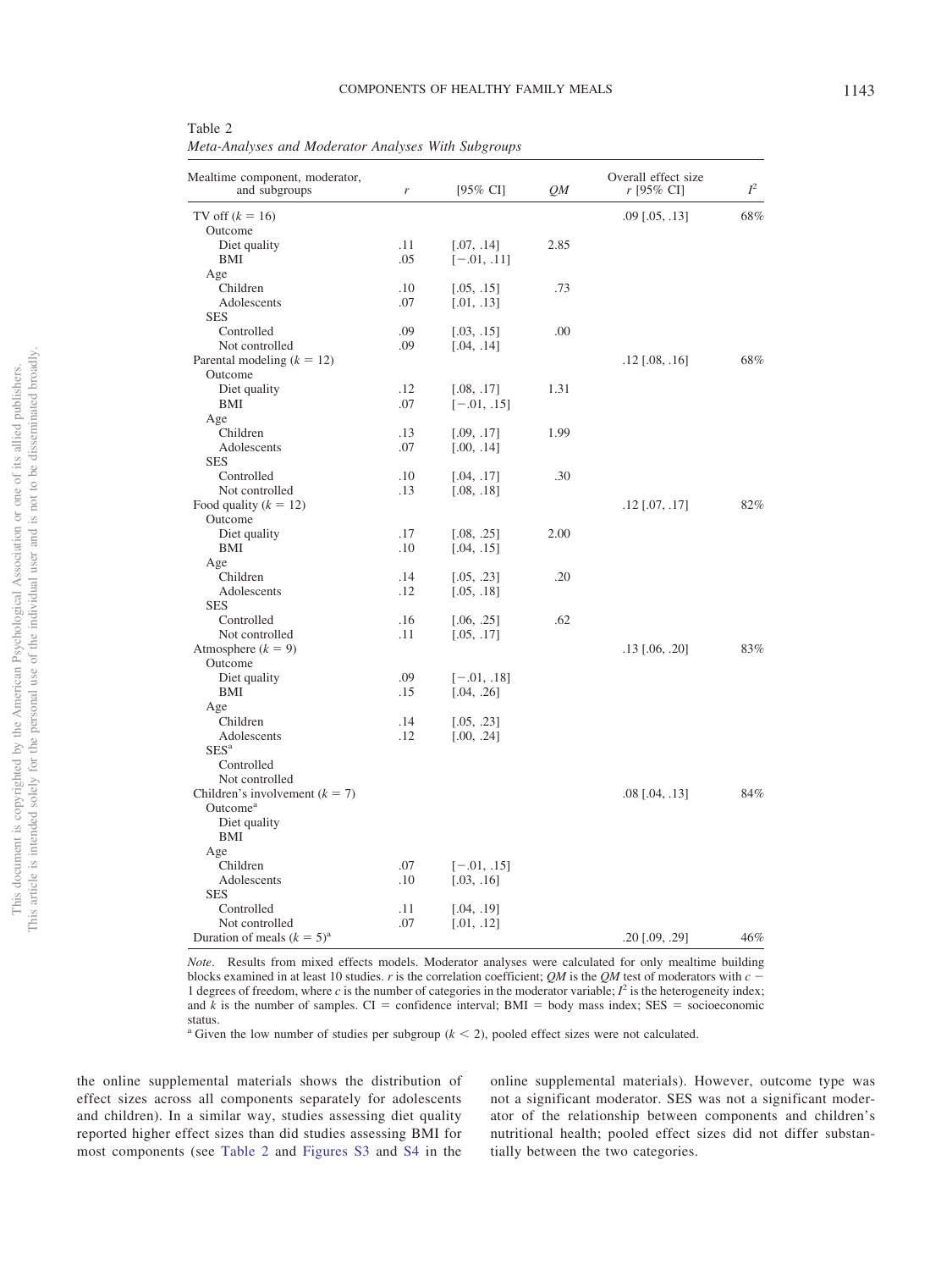# **Author, Date r [95% CI]**



Less nutritionally healthy More nutritionally healthy

<span id="page-7-0"></span>*Figure 2.* Forest plot showing the distribution of effect sizes for each mealtime component.

# **Quality Assessment**

Study quality was not a significant moderator (fast food: *QM* - 2.60,  $p = .108$ ; role modeling:  $QM = .31$ ,  $p = .575$ ; TV off:  $QM = .00, p = .98$ .

This systematic review and meta-analysis identified six social, environmental, and behavioral components of family mealtime that may help to explain why frequent family meals foster chil-

**Discussion**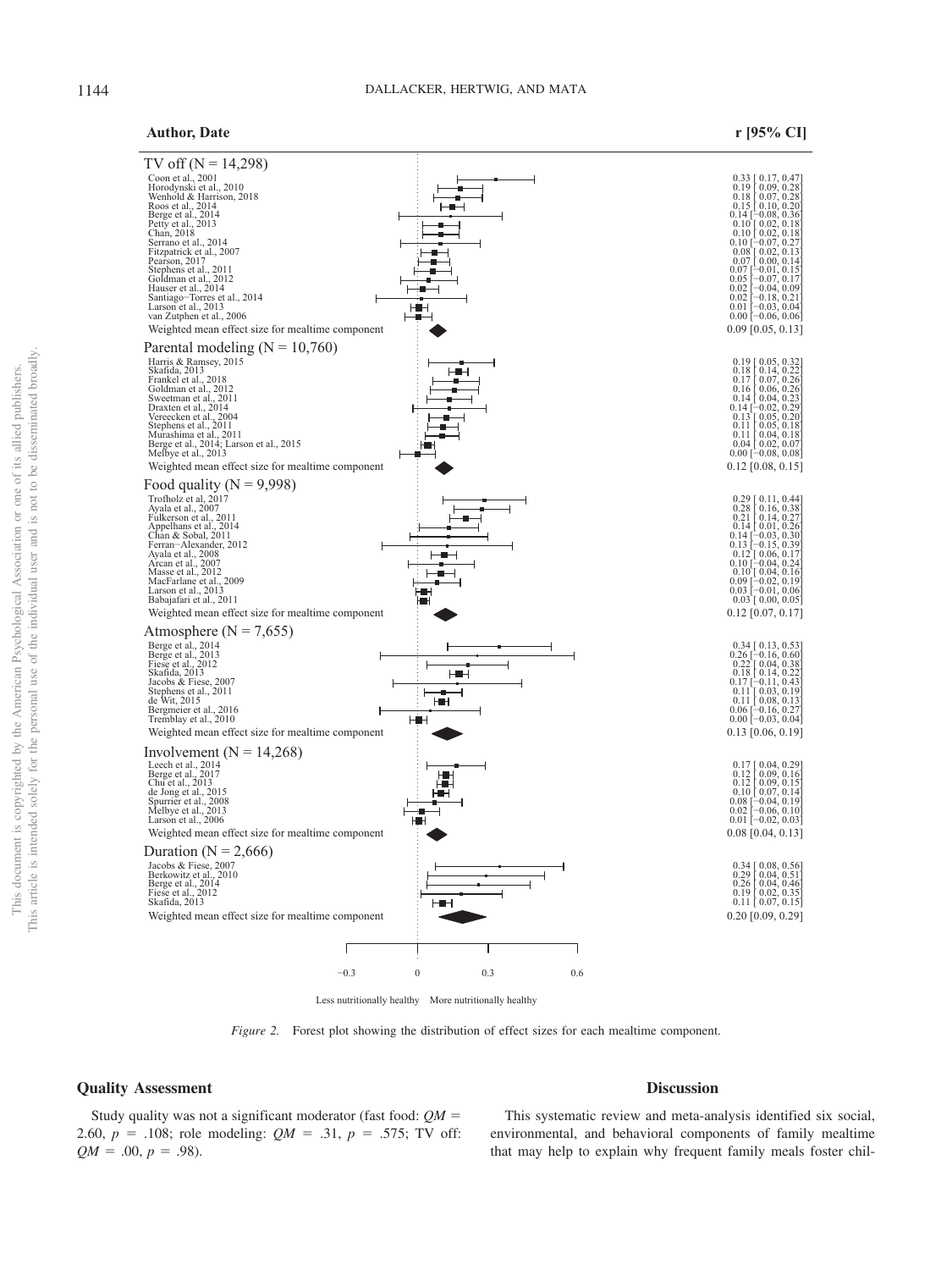dren's nutritional health: turning the TV off at mealtimes, better food quality, parental modeling of healthy eating, a positive atmosphere, children's involvement in meal preparation, and longer meal duration. The effect sizes of family meal components were small. How a family eats together thus seems to be at least equally as important as how often. The results suggest that the association between the mealtime components and nutritional health holds above and beyond effects of SES and age. With the exception of studies examining atmosphere as a mealtime component, on a descriptive level, studies with diet quality as outcome showed higher effect sizes compared to studies with BMI as outcome. However, this effect was not significant. It is possible that the statistical power to detect moderator effects was insufficient due to the small numbers of studies included.

Because this meta-analysis aggregated cross-sectional studies, we cannot determine causality. Nevertheless, the findings, in conjunction with other studies on family systems and eating behavior, suggest that the six identified components of family meals may be beneficial for children's nutritional health. Research has shown that families with normal-weight children have higher levels of healthy family functioning compared to families with overweight children [\(Turner, Rose, & Cooper, 2005\)](#page-12-12). Thus, gathering around the table without distraction from TV, cooking and eating fresh food and involving the child in the process, having positive social interactions, role modeling, and taking time to eat may improve family cohesion and climate.

The findings suggest that sharing family meals according to the six components may increase family functioning, which in turn fosters positive health behavior in children. Additional mechanisms may operate more directly within the mealtime situation and influence children's eating behavior. Such possible mechanisms for each of the six components include the following: Watching TV while eating, for example, impairs the capacity to monitor food intake and attend to satiety cues [\(Blass et al., 2006\)](#page-10-10). The finding that parental modeling is linked to better nutritional health in children is supported by experimental results showing that children are more likely to eat a new food if an adult role model eats the same type of food [\(Addessi, Galloway, Visalberghi, & Birch,](#page-9-5) [2005\)](#page-9-5). The association between a positive mealtime atmosphere and better nutritional health may be explained by the child's being less likely to engage in emotional eating [\(Wildermuth, Mesman, &](#page-12-13) [Ward, 2013\)](#page-12-13). It is interesting that atmosphere was the only mealtime component for which (on a descriptive level) studies with BMI as outcome showed higher effect sizes compared to studies with diet quality as outcome. A negative mealtime atmosphere might be an indicator of a more general negative family climate, which, according to family systems theory, is a potential risk factor for childhood obesity [\(Turner et al., 2005\)](#page-12-12). Children who experience self-agency and participatory decision-making in the context of meal preparation may develop a greater interest in nutrition [\(L.](#page-11-16) [Hill, Casswell, Maskill, Jones, & Wyllie, 1998\)](#page-11-16) and a greater sense of self-efficacy for healthy eating [\(Chu et al., 2013\)](#page-10-11). Longer meals are associated with lower BMI and better diet quality. It is possible that people who take more time eat at a slower rate permit a sense of satiety to kick in before they have finished [\(Berkowitz et al.,](#page-9-6) [2010\)](#page-9-6). In addition, longer mealtimes may result in longer intermeal satiety [\(Andrade, Kresge, Teixeira, Baptista, & Melanson, 2012\)](#page-9-7).

This study has limitations. First, all studies were observational. Confounding variables and alternative explanations cannot be ruled

out. For example, the mealtime components might be the result, not the cause, of more positive family functioning and healthier family life. Second, heterogeneity between studies was high. Beyond the moderators investigated, other potential sources of heterogeneity include variability in the definition and operationalization of family mealtimes (e.g., dinner vs. main meal) and variability in how key variables were measured. Due to the limited number of studies to date and the inconsistency across many variables, it was not possible to analyze to what extent these differences mattered. One goal of this meta-analysis was to systematically describe factors such as the high variability across definitions and measures. This provides the basis for eventually reaching scientific consensus on definitions and measures and, consequently, reducing heterogeneity between studies in the future. Third, observed effects are small. Except for meal duration, the effect sizes of the mealtime components are below the generally recommended threshold for a "practically" significant effect  $(r = .20;$  [Ferguson, 2009\)](#page-10-12). However, it is worth keeping in mind that effect sizes in the field of obesity and diet are usually small, because they are influenced by an interplay of environmental, biological, and behavioral factors. Furthermore, even small effect sizes can have a large public health impact. For example, a small weight loss substantially reduces cardiovascular risk factors [\(Reinehr et al., 2016\)](#page-12-14). The effect sizes we found for the six family mealtime components are in the same range as the effect sizes reported in large observational studies of obesity risk factors, such as skipping breakfast (e.g., the meta-analysis by [de la Hunty,](#page-10-13) [Gibson, & Ashwell, 2013\)](#page-10-13). A preregistered protocol and screening 100% of the studies by two independent raters (instead of 30%) could have improved the quality of this meta-analysis even further.

Evidence quality ratings such as GRADE (Grading of Recommendations Assessment, Development, and Evaluation; [Guyatt,](#page-10-14) [Oxman, Schünemann, Tugwell, & Knottnerus, 2011\)](#page-10-14) suggest that the quality of evidence for clinical practice is currently very low (due to observational designs, high heterogeneity [high inconsistency], and significant risk of bias in some of the studies; see [Table](http://dx.doi.org/10.1037/hea0000801.supp) [S3](http://dx.doi.org/10.1037/hea0000801.supp) in the online supplemental materials for details). Taken together, the limitations show that, despite the fast-growing research around family meals, this is a still young field. It is important to note that the goal of this meta-analysis is not to provide evidence for clinical practice but to systematize the growing field of family meal research and provide a basis for more coherent, experimental research. The latter will lead to better evidence for clinical practice in the future.

The next step will be to conduct randomized control studies. For example, it has already been shown that a distracting noise during the family meal can decrease children's consumption of healthy foods [\(Fiese, Jones, & Jarick, 2015\)](#page-10-15). Future studies should focus on specific components, ideally using longitudinal designs and standardized constructs and measures. Also, experimental studies should explore the type of relationship between the mealtime components and children's nutritional health. For meal duration, a U-shaped relationship with both very short and very long meal durations negatively impacting nutritional health could emerge. For other family mealtime components, a linear relationship as assumed in this meta-analysis seems more likely, with, for instance, more role modeling bringing about more beneficial effects.

Understudied mealtime components such as the location of the family meal [\(Skafida, 2013\)](#page-12-15), the family members present at the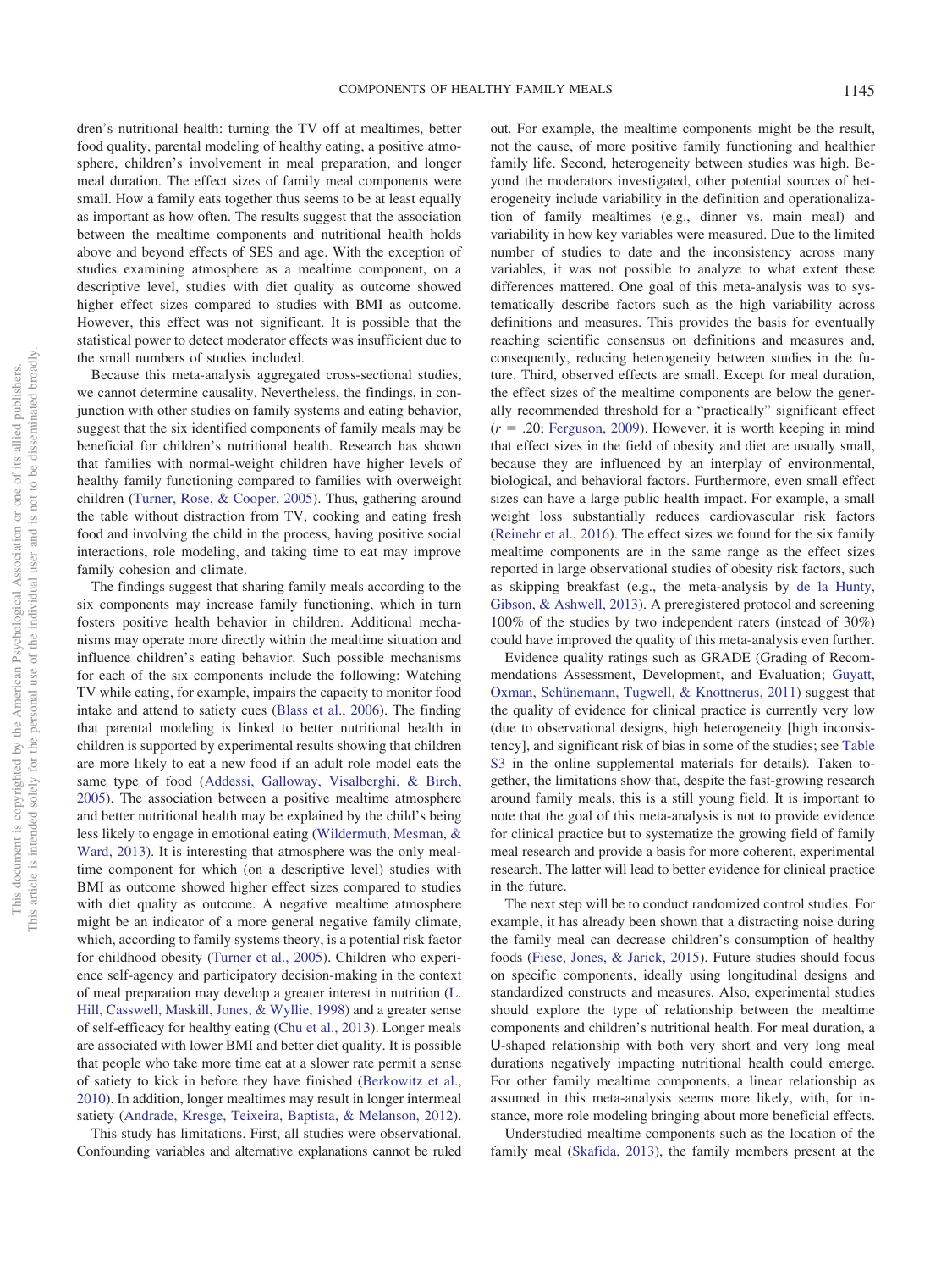table [\(Sweetman, McGowan, Croker, & Cooke, 2011\)](#page-12-16), or the usage of electronic devices other than TV [\(Berge et al., 2014\)](#page-9-0) also warrant future research, as do dependencies between components. For example, children's involvement in meal preparation may co-occur with higher food quality and less fast food. Future research should further examine to what extent the components can be transferred to other contexts, such as school or kindergarten. One experimental study has already shown that teachers who model dietary behaviors in the same way as parents function as role models during meals [\(Hendy & Raudenbush, 2000\)](#page-11-17).

This study has potentially important practical implications. The recommendation that families should eat together more often is widely propagated in the media. The current findings suggest that the beneficial role of family meals may depend substantially on *how* families eat together. Few intervention studies have examined family meals as a means of addressing childhood obesity. First promising results stem from a randomized control intervention [\(Fulkerson et al., 2015\)](#page-10-16). In this intervention, components of family mealtimes were manipulated by eliminating electronic devices at mealtimes or promoting positive conversations, which led to a reduction in weight gain. If randomized control studies continue to confirm the positive role of the components examined, these insights should be shared with parents and other architects of children's food environments (e.g., teachers). The mealtime components are nonintrusive, actionable boosting interventions [\(Dal](#page-10-17)[lacker, Mata, & Hertwig, 2019;](#page-10-17) [Hertwig & Grüne-Yanoff, 2017\)](#page-11-18); they can be easily communicated, learned, and practiced. This is particularly important because some of the components identified in this meta-analysis are probably in decline because of lifestyle changes such as eating on the go, use of electronic devices during mealtimes, and increasing numbers of dual-earner families [\(Breaugh & Frye, 2008;](#page-10-18) [Smith, Ng, & Popkin, 2013\)](#page-12-17). The success of communicating positive mealtime components may depend on the finances and time available to commit to the endeavor [\(John](#page-11-19)[son et al., 2010\)](#page-11-19). A pluralistic approach that also targets the convenience and costs of unhealthy and healthy foods (taxes vs. subsidies; [Powell & Chaloupka, 2009\)](#page-12-18) may thus be promising.

Given the diversity of modern family structures, the present results should be interpreted in the light of gender equity goals in domestic and workplace demands. Interventions implementing the positive components of family meals should consider these factors. For example, some of the components may generalize across other social meal contexts, such as school canteens. Additionally, digitalization is making office hours and locations more flexible, and some employers now provide cafeterias in which families can eat together.

#### **References**

References marked with an asterisk indicate studies included in the meta-analysis.

- <span id="page-9-5"></span>Addessi, E., Galloway, A. T., Visalberghi, E., & Birch, L. L. (2005). Specific social influences on the acceptance of novel foods in 2–5-yearold children. *Appetite, 45,* 264 –271. [http://dx.doi.org/10.1016/j.appet](http://dx.doi.org/10.1016/j.appet.2005.07.007) [.2005.07.007](http://dx.doi.org/10.1016/j.appet.2005.07.007)
- <span id="page-9-4"></span>Agarwald, A., Guyatt, G., & Busse, J. (2019). *Methods commentary: Risk of bias in cross-sectional surveys of attitudes and practices*. Retrieved from [https://www.evidencepartners.com/resources/methodological](https://www.evidencepartners.com/resources/methodological-resources/risk-of-bias-cross-sectional-surveys-of-attitudes-and-practices/)[resources/risk-of-bias-cross-sectional-surveys-of-attitudes-and-practices/](https://www.evidencepartners.com/resources/methodological-resources/risk-of-bias-cross-sectional-surveys-of-attitudes-and-practices/)
- <span id="page-9-7"></span>Andrade, A. M., Kresge, D. L., Teixeira, P. J., Baptista, F., & Melanson, K. J. (2012). Does eating slowly influence appetite and energy intake when water intake is controlled? *International Journal of Behavioral Nutrition and Physical Activity, 9,* 135. [http://dx.doi.org/10.1186/1479-](http://dx.doi.org/10.1186/1479-5868-9-135) [5868-9-135](http://dx.doi.org/10.1186/1479-5868-9-135)
- <span id="page-9-1"></span>Appelhans, B. M., Milliron, B. J., Woolf, K., Johnson, T. J., Pagoto, S. L., Schneider, K. L., . . . Ventrelle, J. C. (2012). Socioeconomic status, energy cost, and nutrient content of supermarket food purchases. *American Journal of Preventive Medicine, 42,* 398 – 402. [http://dx.doi.org/10](http://dx.doi.org/10.1016/j.amepre.2011.12.007) [.1016/j.amepre.2011.12.007](http://dx.doi.org/10.1016/j.amepre.2011.12.007)
- Appelhans, B. M., Waring, M. E., Schneider, K. L., & Pagoto, S. L. (2014). Food preparation supplies predict children's family meal and home-prepared dinner consumption in low-income households. *Appetite, 76,* 1– 8. <http://dx.doi.org/10.1016/j.appet.2014.01.008>
- Arcan, C., Neumark-Sztainer, D., Hannan, P., van den Berg, P., Story, M., & Larson, N. (2007). Parental eating behaviours, home food environment and adolescent intakes of fruits, vegetables and dairy foods: Longitudinal findings from Project EAT. *Public Health Nutrition, 10,* 1257– 1265. <http://dx.doi.org/10.1017/S1368980007687151>
- <span id="page-9-2"></span>Aune, D., Giovannucci, E., Boffetta, P., Fadnes, L. T., Keum, N., Norat, T., . . . Tonstad, S. (2017). Fruit and vegetable intake and the risk of cardiovascular disease, total cancer and all-cause mortality—A systematic review and dose-response meta-analysis of prospective studies. *International Journal of Epidemiology, 46,* 1029 –1056. [http://dx.doi](http://dx.doi.org/10.1093/ije/dyw319) [.org/10.1093/ije/dyw319](http://dx.doi.org/10.1093/ije/dyw319)
- Ayala, G. X., Baquero, B., Arredondo, E. M., Campbell, N., Larios, S., & Elder, J. P. (2007). Association between family variables and Mexican American children's dietary behaviors. *Journal of Nutrition Education and Behavior, 39,* 62– 69. <http://dx.doi.org/10.1016/j.jneb.2006.08.025>
- Ayala, G. X., Rogers, M., Arredondo, E. M., Campbell, N. R., Baquero, B., Duerksen, S. C., & Elder, J. P. (2008). Away-from-home food intake and risk for obesity: Examining the influence of context. *Obesity, 16,* 1002–1008. <http://dx.doi.org/10.1038/oby.2008.34>
- Babajafari, S., Marks, G. C., Mamun, A. A., O'Callaghan, M. J., & Najman, J. M. (2011). Family food behaviours and adolescents' overweight status: A mother-offspring link study. *Iranian Red Crescent Medical Journal, 13,* 783–794.
- <span id="page-9-3"></span>Becker, B. J., & Wu, M.-J. (2007). The synthesis of regression slopes in meta-analysis. *Statistical Science, 22,* 414 – 429. [http://dx.doi.org/10.1214/](http://dx.doi.org/10.1214/07-STS243) [07-STS243](http://dx.doi.org/10.1214/07-STS243)
- Berge, J. M., Jin, S. W., Hannan, P., & Neumark-Sztainer, D. (2013). Structural and interpersonal characteristics of family meals: Associations with adolescent body mass index and dietary patterns. *Journal of the Academy of Nutrition and Dietetics, 113,* 816 – 822. [http://dx.doi.org/](http://dx.doi.org/10.1016/j.jand.2013.02.004) [10.1016/j.jand.2013.02.004](http://dx.doi.org/10.1016/j.jand.2013.02.004)
- Berge, J. M., MacLehose, R. F., Larson, N., Laska, M., & Neumark-Sztainer, D. (2016). Family food preparation and its effects on adolescent dietary quality and eating patterns. *Journal of Adolescent Health, 59,* 530 –536. <http://dx.doi.org/10.1016/j.jadohealth.2016.06.007>
- <span id="page-9-0"></span>- Berge, J. M., Rowley, S., Trofholz, A., Hanson, C., Rueter, M., MacLehose, R. F., & Neumark-Sztainer, D. (2014). Childhood obesity and interpersonal dynamics during family meals. *Pediatrics, 134,* 923–932. <http://dx.doi.org/10.1542/peds.2014-1936>
- Berge, J. M., Wall, M., Larson, N., Forsyth, A., Bauer, K. W., & Neumark-Sztainer, D. (2014). Youth dietary intake and weight status: Healthful neighborhood food environments enhance the protective role of supportive family home environments. *Health & Place, 26,* 69 –77. <http://dx.doi.org/10.1016/j.healthplace.2013.11.007>
- Bergmeier, H., Aksan, N., McPhie, S., Fuller-Tyszkiewicz, M., Baur, L., Milgrom, J.,... Skouteris, H. (2016). Mutually responsive orientation: A novel observational assessment of mother-child mealtime interactions. *Appetite, 105,* 400 – 409. <http://dx.doi.org/10.1016/j.appet.2016.06.019>
- <span id="page-9-6"></span>- Berkowitz, R. I., Moore, R. H., Faith, M. S., Stallings, V. A., Kral, T. V. E., & Stunkard, A. J. (2010). Identification of an obese eating style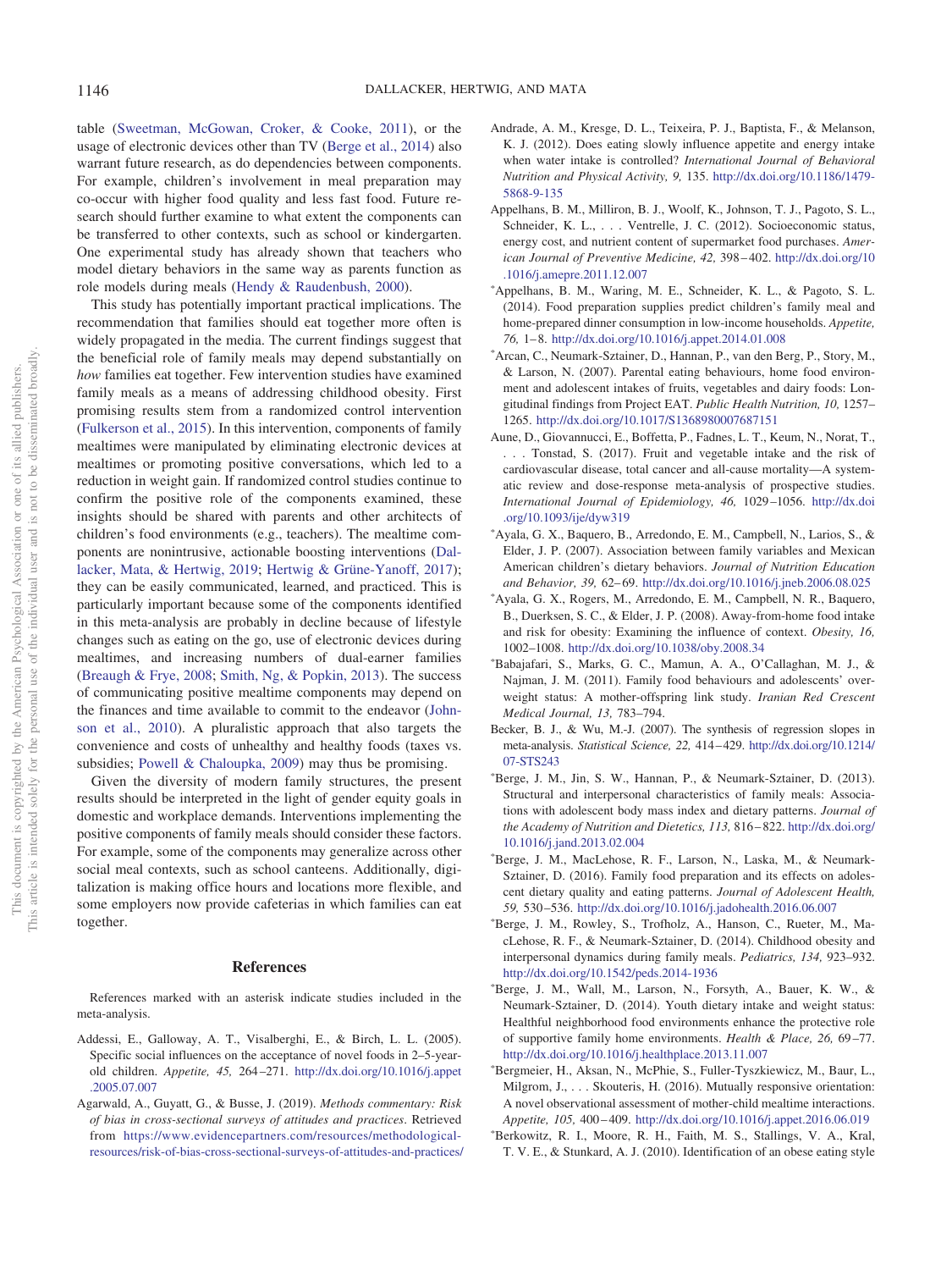in 4-year-old children born at high and low risk for obesity. *Obesity, 18,* 505–512. <http://dx.doi.org/10.1038/oby.2009.299>

- Blanques Petty, M. L., Escrivão, M. A. M. S., & Souza, A. A. (2013). Preliminary validation of the Parent Mealtime Action Scale and its association with food intake in children from São Paulo, Brazil. *Appetite, 62,* 166 –172. <http://dx.doi.org/10.1016/j.appet.2012.11.024>
- <span id="page-10-10"></span>Blass, E. M., Anderson, D. R., Kirkorian, H. L., Pempek, T. A., Price, I., & Koleini, M. F. (2006). On the road to obesity: Television viewing increases intake of high-density foods. *Physiology & Behavior, 88,* 597– 604. <http://dx.doi.org/10.1016/j.physbeh.2006.05.035>
- <span id="page-10-7"></span>Bombak, A. (2014). Obesity, health at every size, and public health policy. *American Journal of Public Health, 104*(2), e60 – e67. [http://dx.doi.org/](http://dx.doi.org/10.2105/AJPH.2013.301486) [10.2105/AJPH.2013.301486](http://dx.doi.org/10.2105/AJPH.2013.301486)
- <span id="page-10-8"></span>Borenstein, M., Hedges, L. V., Higgins, J. P. T., & Rothstein, H. R. (2009). *Introduction to meta-analysis*. <http://dx.doi.org/10.1002/9780470743386>
- <span id="page-10-18"></span>Breaugh, J. A., & Frye, N. K. (2008). Work-family conflict: The importance of family-friendly employment practices and family-supportive supervisors. *Journal of Business and Psychology, 22,* 345–353. [http://](http://dx.doi.org/10.1007/s10869-008-9081-1) [dx.doi.org/10.1007/s10869-008-9081-1](http://dx.doi.org/10.1007/s10869-008-9081-1)
- <span id="page-10-6"></span>Card, N. (2011). *Applied meta-analysis for social science research*. New York, NY: Guilford Press.
- Chan, J. C., & Sobal, J. (2011). Family meals and body weight. Analysis of multiple family members in family units. *Appetite, 57,* 517–524. <http://dx.doi.org/10.1016/j.appet.2011.07.001>
- Chan, R., Yeung, S., Leung, C., Lo, S. K., & Tsang, S. (2018). Family factors and fruit and vegetable consumption in Chinese preschool children living in Hong Kong. *Journal of Children's Services, 13,* 122–133. <http://dx.doi.org/10.1108/JCS-08-2017-0033>
- <span id="page-10-11"></span>Chu, Y. L., Farmer, A., Fung, C., Kuhle, S., Storey, K. E., & Veugelers, P. J. (2013). Involvement in home meal preparation is associated with food preference and self-efficacy among Canadian children. *Public Health Nutrition, 16,* 108 –112. <http://dx.doi.org/10.1017/S1368980012001218>
- Chu, Y. L., Storey, K. E., & Veugelers, P. J. (2014). Involvement in meal preparation at home is associated with better diet quality among Canadian children. *Journal of Nutrition Education and Behavior, 46,* 304 – 308. <http://dx.doi.org/10.1016/j.jneb.2013.10.003>
- Coon, K. A., Goldberg, J., Rogers, B. L., & Tucker, K. L. (2001). Relationships between use of television during meals and children's food consumption patterns. *Pediatrics, 107*(1), e7. [http://dx.doi.org/10](http://dx.doi.org/10.1542/peds.107.1.e7) [.1542/peds.107.1.e7](http://dx.doi.org/10.1542/peds.107.1.e7)
- <span id="page-10-5"></span>Cooper, H., Hedges, L. V., & Valentine, J. C. (Eds.). (2009). *The handbook of research synthesis and meta-analysis*. New York, NY: Russell Sage Foundation.
- <span id="page-10-2"></span>Cox, M. J., & Paley, B. (1997). Families as systems. *Annual Review of Psychology, 48,* 243–267. [http://dx.doi.org/10.1146/annurev.psych.48.1](http://dx.doi.org/10.1146/annurev.psych.48.1.243) [.243](http://dx.doi.org/10.1146/annurev.psych.48.1.243)
- <span id="page-10-1"></span>Dallacker, M., Hertwig, R., & Mata, J. (2018). The frequency of family meals and nutritional health in children: A meta-analysis. *Obesity Reviews, 19,* 638 – 653. <http://dx.doi.org/10.1111/obr.12659>
- <span id="page-10-17"></span>Dallacker, M., Mata, J., & Hertwig, R. (2019). Toward simple eating rules for the land of plenty. In R. Hertwig, T. J. Pleskac, T. Pachur, & The Center for Adaptive Rationality. (Eds.), *Taming uncertainty* (pp. 111– 130). Cambridge, MA: MIT Press.
- <span id="page-10-3"></span>de Castro, J. M. (1994). Family and friends produce greater social facilitation of food intake than other companions. *Physiology & Behavior, 56,* 445– 455. [http://dx.doi.org/10.1016/0031-9384\(94\)90286-0](http://dx.doi.org/10.1016/0031-9384%2894%2990286-0)
- de Jong, E., Visscher, T. L., HiraSing, R. A., Seidell, J. C., & Renders, C. M. (2015). Home environmental determinants of children's fruit and vegetable consumption across different SES backgrounds. *Pediatric Obesity, 10,* 134 –140. <http://dx.doi.org/10.1111/ijpo.243>
- <span id="page-10-13"></span>de la Hunty, A., Gibson, S., & Ashwell, M. (2013). Does regular breakfast cereal consumption help children and adolescents stay slimmer? A systematic review and meta-analysis. *Obesity Facts, 6, 70-85*. [http://dx](http://dx.doi.org/10.1159/000348878) [.doi.org/10.1159/000348878](http://dx.doi.org/10.1159/000348878)
- de Wit, J. B., Stok, F. M., Smolenski, D. J., de Ridder, D. D., de Vet, E., Gaspar, T.,... Luszczynska, A. (2015). Food culture in the home environment: Family meal practices and values can support healthy eating and self-regulation in young people in four European countries. *Applied Psychology: Health and Well-Being, 7,* 22– 40. [http://dx.doi.org/](http://dx.doi.org/10.1111/aphw.12034) [10.1111/aphw.12034](http://dx.doi.org/10.1111/aphw.12034)
- Draxten, M., Fulkerson, J. A., Friend, S., Flattum, C. F., & Schow, R. (2014). Parental role modeling of fruits and vegetables at meals and snacks is associated with children's adequate consumption. *Appetite, 78,* 1–7. <http://dx.doi.org/10.1016/j.appet.2014.02.017>
- <span id="page-10-9"></span>Duval, S., & Tweedie, R. (2000). Trim and fill: A simple funnel-plot-based method of testing and adjusting for publication bias in meta-analysis. *Biometrics, 56,* 455– 463. [http://dx.doi.org/10.1111/j.0006-341X.2000](http://dx.doi.org/10.1111/j.0006-341X.2000.00455.x) [.00455.x](http://dx.doi.org/10.1111/j.0006-341X.2000.00455.x)
- <span id="page-10-12"></span>Ferguson, C. J. (2009). An effect size primer: A guide for clinicians and researchers. *Professional Psychology: Research and Practice, 40,* 532– 538. <http://dx.doi.org/10.1037/a0015808>
- Ferran-Alexander, M. A. (2012). *Chronic stress and obesity in children* (Doctoral dissertation). Available from ProQuest Dissertations and Theses database. (UMI No. 3484426)
- Fiese, B. H., Hammons, A., & Grigsby-Toussaint, D. (2012). Family mealtimes: A contextual approach to understanding childhood obesity. *Economics and Human Biology, 10,* 365–374. [http://dx.doi.org/10.1016/](http://dx.doi.org/10.1016/j.ehb.2012.04.004) [j.ehb.2012.04.004](http://dx.doi.org/10.1016/j.ehb.2012.04.004)
- <span id="page-10-15"></span>Fiese, B. H., Jones, B. L., & Jarick, J. M. (2015). Family mealtime dynamics and food consumption: An experimental approach to understanding distractions. *Couple and Family Psychology: Research and Practice, 4,* 199 –211. <http://dx.doi.org/10.1037/cfp0000047>
- <span id="page-10-0"></span>Fiese, B. H., & Schwartz, M. (2008). Reclaiming the family table: Mealtimes and child health and wellbeing. *Social Policy Report, 22,* 4. Retrieved from [http://eric.ed.gov/?id](http://eric.ed.gov/?id=ED521697)-ED521697
- FitzPatrick, E., Edmunds, L. S., & Dennison, B. A. (2007). Positive effects of family dinner are undone by television viewing. *Journal of the American Dietetic Association, 107,* 666 – 671. [http://dx.doi.org/10.1016/j.jada.2007](http://dx.doi.org/10.1016/j.jada.2007.01.014) [.01.014](http://dx.doi.org/10.1016/j.jada.2007.01.014)
- Frankel, L. A., Powell, E., & Jansen, E. (2018). The relationship between structure-related food parenting practices and children's heightened levels of self-regulation in eating. *Childhood Obesity, 14, 81-88*. [http://dx](http://dx.doi.org/10.1089/chi.2017.0164) [.doi.org/10.1089/chi.2017.0164](http://dx.doi.org/10.1089/chi.2017.0164)
- Fulkerson, J. A., Farbakhsh, K., Lytle, L., Hearst, M. O., Dengel, D. R., Pasch, K. E., & Kubik, M. Y. (2011). Away-from-home family dinner sources and associations with weight status, body composition, and related biomarkers of chronic disease among adolescents and their parents. *Journal of the American Dietetic Association, 111,* 1892–1897. <http://dx.doi.org/10.1016/j.jada.2011.09.035>
- <span id="page-10-16"></span>Fulkerson, J. A., Friend, S., Flattum, C., Horning, M., Draxten, M., Neumark-Sztainer, D.,... Kubik, M. Y. (2015). Promoting healthful family meals to prevent obesity: HOME Plus, a randomized controlled trial. *International Journal of Behavioral Nutrition and Physical Activity, 12,* 154. <http://dx.doi.org/10.1186/s12966-015-0320-3>
- <span id="page-10-4"></span>Fulkerson, J. A., Larson, N., Horning, M., & Neumark-Sztainer, D. (2014). A review of associations between family or shared meal frequency and dietary and weight status outcomes across the lifespan. *Journal of Nutrition Education and Behavior, 46,* 2–19. [http://dx.doi.org/10.1016/](http://dx.doi.org/10.1016/j.jneb.2013.07.012) [j.jneb.2013.07.012](http://dx.doi.org/10.1016/j.jneb.2013.07.012)
- Goldman, R. L., Radnitz, C. L., & McGrath, R. E. (2012). The role of family variables in fruit and vegetable consumption in pre-school children. *Journal of Public Health Research, 1*(2), e22. [http://dx.doi.org/10](http://dx.doi.org/10.4081/jphr.2012.e22) [.4081/jphr.2012.e22](http://dx.doi.org/10.4081/jphr.2012.e22)
- <span id="page-10-14"></span>Guyatt, G. H., Oxman, A. D., Schünemann, H. J., Tugwell, P., & Knottnerus, A. (2011). GRADE guidelines: A new series of articles in the *Journal of Clinical Epidemiology*. *Journal of Clinical Epidemiology, 64,* 380 –382. <http://dx.doi.org/10.1016/j.jclinepi.2010.09.011>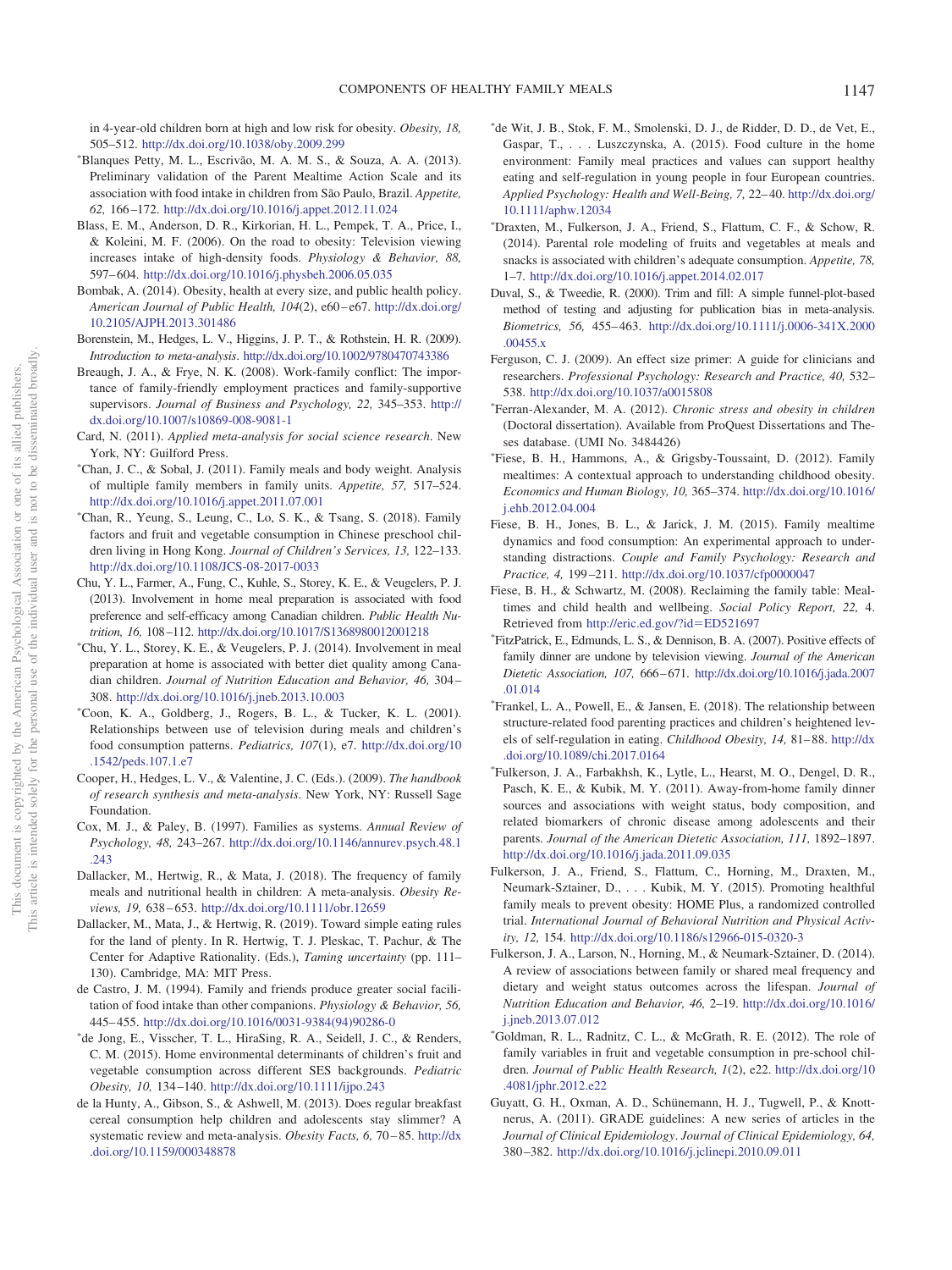- <span id="page-11-0"></span>Hales, C. M., Carroll, M. D., Fryar, C. D., & Ogden, C. L. (2017). *Prevalence of obesity among adults and youth: United States, 2015– 2016* (NCHS Data Brief No. 288). Retrieved from Centers for Disease Control and Prevention website: <https://stacks.cdc.gov/view/cdc/49223>
- Harris, T. S., & Ramsey, M. (2015). Paternal modeling, household availability, and paternal intake as predictors of fruit, vegetable, and sweetened beverage consumption among African American children. *Appetite, 85,* 171–177. <http://dx.doi.org/10.1016/j.appet.2014.11.008>
- Hauser, S. I., Economos, C. D., Nelson, M. E., Goldberg, J. P., Hyatt, R. R., Naumova, E. N.,... Must, A. (2014). Household and family factors related to weight status in first through third graders: A crosssectional study in Eastern Massachusetts. *BMC Pediatrics, 14,* 167. <http://dx.doi.org/10.1186/1471-2431-14-167>
- <span id="page-11-1"></span>Hebestreit, A., Intemann, T., Siani, A., De Henauw, S., Eiben, G., Kourides, Y. A.,... Pigeot, I. (2017). Dietary patterns of European children and their parents in association with family food environment: Results from the I.Family study. *Nutrients, 9,* 126 –142. [http://dx.doi.org/10](http://dx.doi.org/10.3390/nu9020126) [.3390/nu9020126](http://dx.doi.org/10.3390/nu9020126)
- <span id="page-11-17"></span>Hendy, H. M., & Raudenbush, B. (2000). Effectiveness of teacher modeling to encourage food acceptance in preschool children. *Appetite, 34,* 61–76. <http://dx.doi.org/10.1006/appe.1999.0286>
- <span id="page-11-18"></span>Hertwig, R., & Grüne-Yanoff, T. (2017). Nudging and boosting: Steering or empowering good decisions. *Perspectives on Psychological Science, 12,* 973–986. <http://dx.doi.org/10.1177/1745691617702496>
- <span id="page-11-11"></span>Hill, J. O., Wyatt, H. R., & Peters, J. C. (2012). Energy balance and obesity. *Circulation, 126,* 126 –132. [http://dx.doi.org/10.1161/](http://dx.doi.org/10.1161/CIRCULATIONAHA.111.087213) [CIRCULATIONAHA.111.087213](http://dx.doi.org/10.1161/CIRCULATIONAHA.111.087213)
- <span id="page-11-16"></span>Hill, L., Casswell, S., Maskill, C., Jones, S., & Wyllie, A. (1998). Fruit and vegetables as adolescent food choices in New Zealand. *Health Promotion International, 13,* 55– 65. <http://dx.doi.org/10.1093/heapro/13.1.55>
- Horodynski, M. A., Stommel, M., Brophy-Herb, H. E., & Weatherspoon, L. (2010). Mealtime television viewing and dietary quality in lowincome African American and Caucasian mother-toddler dyads. *Maternal and Child Health Journal, 14,* 548 –556. [http://dx.doi.org/10.1007/](http://dx.doi.org/10.1007/s10995-009-0501-2) [s10995-009-0501-2](http://dx.doi.org/10.1007/s10995-009-0501-2)
- <span id="page-11-6"></span>Hruby, A., Manson, J. E., Qi, L., Malik, V. S., Rimm, E. B., Sun, Q.,... Hu, F. B. (2016). Determinants and consequences of obesity. *American Journal of Public Health, 106,* 1656 –1662. [http://dx.doi.org/10.2105/](http://dx.doi.org/10.2105/AJPH.2016.303326) [AJPH.2016.303326](http://dx.doi.org/10.2105/AJPH.2016.303326)
- <span id="page-11-14"></span>Huedo-Medina, T. B., Sánchez-Meca, J., Marín-Martínez, F., & Botella, J. (2006). Assessing heterogeneity in meta-analysis:  $Q$  statistic or  $I^2$  index? *Psychological Methods, 11,* 193–206. [http://dx.doi.org/10.1037/1082-](http://dx.doi.org/10.1037/1082-989X.11.2.193) [989X.11.2.193](http://dx.doi.org/10.1037/1082-989X.11.2.193)
- <span id="page-11-13"></span>Hunter, J. E., & Schmidt, F. L. (2004). *Methods of meta-analysis: Correcting error and bias in research findings*. [http://dx.doi.org/10.4135/](http://dx.doi.org/10.4135/9781412985031) [9781412985031](http://dx.doi.org/10.4135/9781412985031)
- <span id="page-11-9"></span>Jackson, D., & Turner, R. (2017). Power analysis for random-effects meta-analysis. *Research Synthesis Methods, 8,* 290 –302. [http://dx.doi](http://dx.doi.org/10.1002/jrsm.1240) [.org/10.1002/jrsm.1240](http://dx.doi.org/10.1002/jrsm.1240)
- <span id="page-11-3"></span>- Jacobs, M. P., & Fiese, B. H. (2007). Family mealtime interactions and overweight children with asthma: Potential for compounded risks? *Journal of Pediatric Psychology, 32,* 64 – 68. <http://dx.doi.org/10.1093/jpepsy/jsl026>
- <span id="page-11-19"></span>Johnson, B. T., Redding, C. A., DiClemente, R. J., Mustanski, B. S., Dodge, B., Sheeran, P.,... Fishbein, M. (2010). A network-individualresource model for HIV prevention. *AIDS and Behavior, 14*(Suppl. 2), 204 –221. <http://dx.doi.org/10.1007/s10461-010-9803-z>
- <span id="page-11-2"></span>Kitzman-Ulrich, H., Wilson, D. K., St. George, S. M., Lawman, H., Segal, M., & Fairchild, A. (2010). The integration of a family systems approach for understanding youth obesity, physical activity, and dietary programs. *Clinical Child and Family Psychology Review, 13,* 231–253. [http://dx](http://dx.doi.org/10.1007/s10567-010-0073-0) [.doi.org/10.1007/s10567-010-0073-0](http://dx.doi.org/10.1007/s10567-010-0073-0)
- Larson, N., Eisenberg, M. E., Berge, J. M., Arcan, C., & Neumark-Sztainer, D. (2015). Ethnic/racial disparities in adolescents' home food

environments and linkages to dietary intake and weight status. *Eating Behaviors, 16,* 43– 46. <http://dx.doi.org/10.1016/j.eatbeh.2014.10.010>

- Larson, N. I., Story, M., Eisenberg, M. E., & Neumark-Sztainer, D. (2006). Food preparation and purchasing roles among adolescents: Associations with sociodemographic characteristics and diet quality. *Journal of the American Dietetic Association, 106,* 211–218. [http://dx.doi](http://dx.doi.org/10.1016/j.jada.2005.10.029) [.org/10.1016/j.jada.2005.10.029](http://dx.doi.org/10.1016/j.jada.2005.10.029)
- Larson, N. I., Wall, M. M., Story, M. T., & Neumark-Sztainer, D. R. (2013). Home/family, peer, school, and neighborhood correlates of obesity in adolescents. *Obesity, 21,* 1858 –1869. <http://dx.doi.org/10.1002/oby.20360>
- Leech, R. M., McNaughton, S. A., Crawford, D. A., Campbell, K. J., Pearson, N., & Timperio, A. (2014). Family food involvement and frequency of family dinner meals among Australian children aged 10-12 years: Crosssectional and longitudinal associations with dietary patterns. *Appetite, 75,* 64 –70. <http://dx.doi.org/10.1016/j.appet.2013.12.021>
- <span id="page-11-15"></span>Light, R. J., Singer, J. D., & Willet, J. B. (1994). The visual presentation and interpretation of meta-analyses. In H. M. Cooper & L. V. Hedges (Eds.), *The handbook of research synthesis* (pp. 215–230). New York, NY: Russel Sage Foundation.
- MacFarlane, A., Cleland, V., Crawford, D., Campbell, K., & Timperio, A. (2009). Longitudinal examination of the family food environment and weight status among children. *International Journal of Pediatric Obesity, 4,* 343–352. <http://dx.doi.org/10.3109/17477160902846211>
- <span id="page-11-4"></span>Martin-Biggers, J., Spaccarotella, K., Berhaupt-Glickstein, A., Hongu, N., Worobey, J., & Byrd-Bredbenner, C. (2014). Come and get it! A discussion of family mealtime literature and factors affecting obesity risk. *Advances in Nutrition, 5,* 235–247. <http://dx.doi.org/10.3945/an.113.005116>
- Mâsse, L. C., Blanck, H. M., Valente, M., Atienza, A. A., Agurs-Collins, T., Weber, D., & Yaroch, A. L. (2012). Association between selfreported household practices and body mass index of U.S. children and adolescents, 2005. *Preventing Chronic Disease, 9,* 110149. [http://dx.doi](http://dx.doi.org/10.5888/pcd9.110149) [.org/10.5888/pcd9.110149](http://dx.doi.org/10.5888/pcd9.110149)
- <span id="page-11-10"></span>McCurdy, K., Gorman, K. S., Kisler, T., & Metallinos-Katsaras, E. (2014). Associations between family food behaviors, maternal depression, and child weight among low-income children. *Appetite, 79,* 97–105. [http://](http://dx.doi.org/10.1016/j.appet.2014.04.015) [dx.doi.org/10.1016/j.appet.2014.04.015](http://dx.doi.org/10.1016/j.appet.2014.04.015)
- Melbye, E. L., Øgaard, T., & Øverby, N. C. (2013). Associations between parental feeding practices and child vegetable consumption. Mediation by child cognitions? *Appetite, 69,* 23–30. [http://dx.doi.org/10.1016/j](http://dx.doi.org/10.1016/j.appet.2013.05.005) [.appet.2013.05.005](http://dx.doi.org/10.1016/j.appet.2013.05.005)
- <span id="page-11-8"></span>Moher, D., Liberati, A., Tetzlaff, J., Altman, D. G., & The PRISMA Group. (2009). Preferred reporting items for systematic reviews and meta-analyses: The PRISMA statement. *PLoS Medicine, 6*(7), e1000097. <http://dx.doi.org/10.1371/journal.pmed.1000097>
- <span id="page-11-7"></span>Morgenstern, M., Sargent, J. D., & Hanewinkel, R. (2009). Relation between socioeconomic status and body mass index: Evidence of an indirect path via television use. *Archives of Pediatrics & Adolescent Medicine, 163,* 731– 738. <http://dx.doi.org/10.1001/archpediatrics.2009.78>
- Murashima, M., Hoerr, S. L., Hughes, S. O., & Kaplowitz, S. (2011). Confirmatory factor analysis of a questionnaire measuring control in parental feeding practices in mothers of Head Start children. *Appetite, 56,* 594 – 601. <http://dx.doi.org/10.1016/j.appet.2011.01.031>
- <span id="page-11-12"></span>Nagahama, S., Kurotani, K., Pham, N. M., Nanri, A., Kuwahara, K., Dan, M., . . . Mizoue, T. (2014). Self-reported eating rate and metabolic syndrome in Japanese people: Cross-sectional study. *British Medical Journal Open, 4,* e005241. [http://dx.doi.org/10.1136/bmjopen-2014-](http://dx.doi.org/10.1136/bmjopen-2014-005241) [005241](http://dx.doi.org/10.1136/bmjopen-2014-005241)
- <span id="page-11-5"></span>Pearson, N., Biddle, S. J., & Gorely, T. (2009). Family correlates of fruit and vegetable consumption in children and adolescents: A systematic review. *Public Health Nutrition, 12,* 267–283. [http://dx.doi.org/10.1017/](http://dx.doi.org/10.1017/S1368980008002589) [S1368980008002589](http://dx.doi.org/10.1017/S1368980008002589)
- Pearson, N., Griffiths, P., Biddle, S. J., Johnston, J. P., McGeorge, S., & Haycraft, E. (2017). Clustering and correlates of screen-time and eating